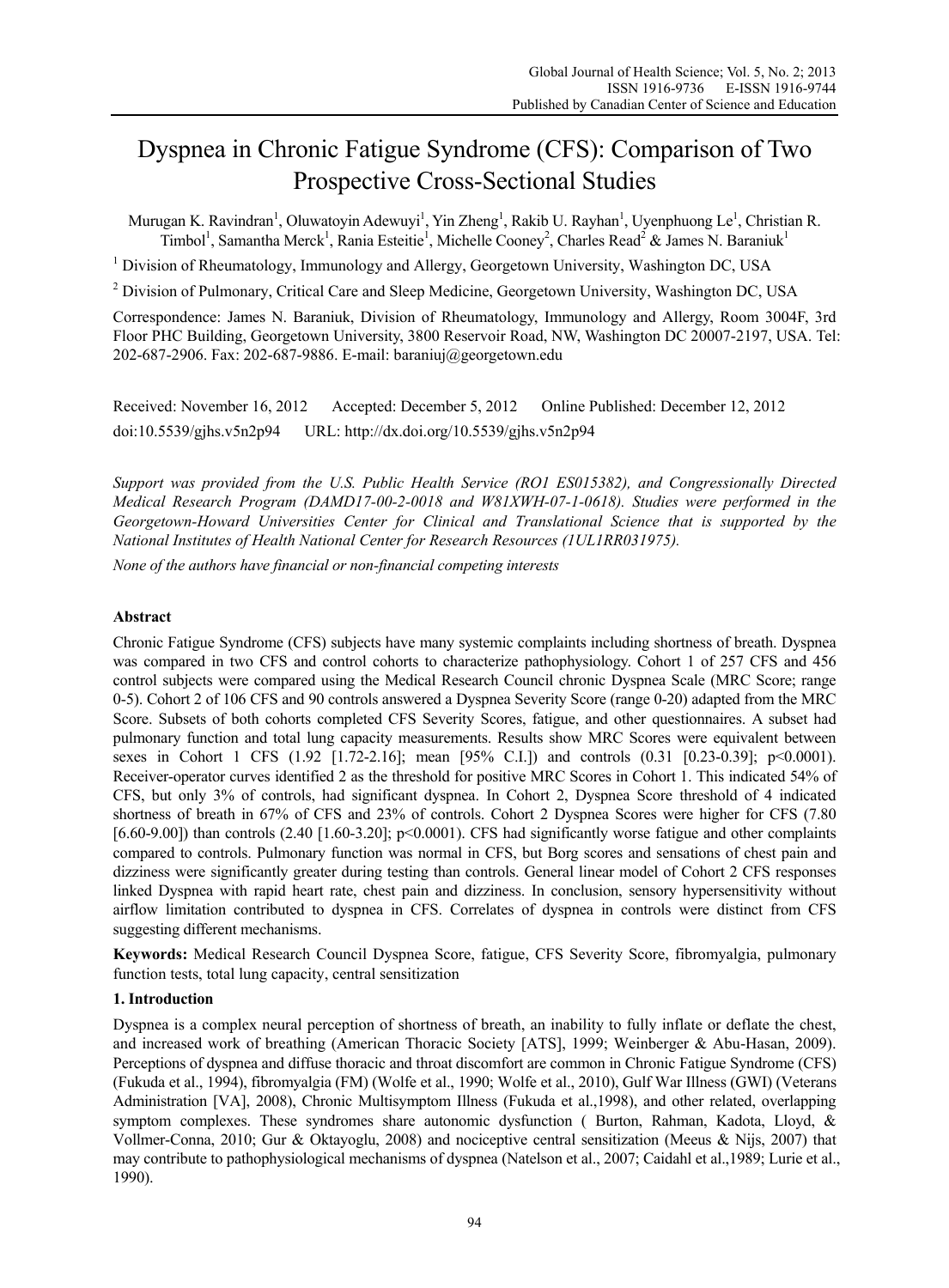Alterations in neural mechanisms were anticipated given the neurological non-allergic rhinitis of CFS (Baraniuk et al., 2005), and intricate reflexes that connect nociceptive afferents from the nasal, laryngeal, bronchial and alveolar airways, and the chest wall. Processing of these afferents in the brain leads to efferent parasympathetic, sympathetic and motor outputs (Chen & Eldridge, 1997; Adam, 1998). Perceptions of dyspnea may involve imbalances between the afferent input from each of these different organs and neurological sensing systems (O'Donnell et al., 2007). The systemic nature of CFS complaints opens the possibility that dyspnea severity may be correlated with musculoskeletal pain, cardiothoracic and other complaints, quality of life, functional health and perceptions of well-being.

These postulated relationships were examined in two cohorts of subjects. Cohort 1 had 257 CFS and 456 control subjects. Modifications in the test evaluations were then introduced for the subsequent cohort.

Predictions were made based on prior knowledge from chronic obstructive lung disease, hyperventilation syndromes, and control subjects (ATS, 1999; Weinberger & Abu-Hasan, 2009; O'Donnell et al., 2007). We predicted that CFS subjects would have abnormalities on (a) spirometry such as vocal cord dysfunction, (b) provocation by hyperventilation (minute ventilation volume; MVV) with reversible airflow obstruction; (c) hyperinflation as seen in chronic obstructive pulmonary diseases (Weinberger & Abu-Hasan, 2009), and (d) significant correlations between dyspnea and anxiety measures.

# **2. Materials and Methods**

# *2.1 Subjects*

Cohort 1 included 257 CFS and 456 healthy control (HC) subjects from several prospective studies that used identical entry criteria and study instruments. Subjects reported their shortness of breath symptoms at various activity levels in nominal fashion (present vs. absent) using the Medical Research Council chronic dyspnea scale (MRC Score) (Manali et al., 2010; Paladini et al., 2010). The MRC Score ranged from 0 to 5 and provided point prevalences for shortness of breath induced by each activity. Univariate analysis of additional Cohort 1 data was designed to identify potential correlates of dyspnea.

After Cohort 1 was fully recruited, but before their data was analyzed, Cohort 2 of 106 CFS and 90 HC subjects were recruited to a single protocol. The scoring system was modified so Cohort 2 subjects reported the severity of each MRC query using 0 to 4 point anchored ordinal scales (*Section 2.2*). The sum was the Dyspnea Severity Score (Dyspnea Score; range 0 to 20).

History, physical examination, and screening blood work were used to classify subjects as CFS or HC, and to exclude those with HIV, pulmonary, congestive heart failure, cancer, autoimmune, and other chronic inflammatory illnesses that may have caused fatigue or shortness of breath. The HC and CFS subjects in both cohorts had similar sedentary lifestyles. This was reflected by lower than optimal scores for controls on many of the quality of life and other instruments. Because CFS was compared to sedentary controls, this study did not assess the full spectrum of dyspnea prevalence or severity across the entire general population. All subjects gave informed consent to participate in protocols approved by the Institutional Review Board (IRB) at Georgetown University. Subjects completed the protocol at Georgetown University, 3800 Reservoir Road, Washington, D.C., U.S.A.

# *2.2 CFS Case Designation Criteria*

History and physical examination were used to identify CFS subjects. CFS requires nominal identification of severe fatigue lasting at least 6 months with no known precipitating cause plus at least 4 of the following 8 symptoms: (i) exhaustion in response to minor increases in exercise levels ("exertional exhaustion"); (ii) problems with cognition or short term memory; (iii) sleep disturbances; and discomfort affecting the (iv) throat, (v) cervical, axillary or inguinal lymph node regions, (vi) muscles, (vii) joints and (viii) headache (Fukuda et al., 1994). Subjects who did not meet these criteria were considered healthy control participants (HC). These nominal CFS criteria were augmented by self-reported symptom severity scores. Subjects scored the severity of each CFS criterion on a scale of none (score  $= 0$ ), trivial (1), mild (2), moderate (3) or severe (4). This scaling was adapted from Wasserfallen et al. (1997). Inclusion of "trivial" allowed subjects to acknowledge slight complaints that did not significantly interfere with their activities of daily living or cause them to seek medical attention. A putative "extremely severe" category was found to be redundant by Cronbach's  $\alpha$  tests and was merged with "severe". The maximum sum of all 9 criteria was 36. The severity scores were used to compare CFS with HC responses, but not for CFS diagnosis. Fatigue was confirmed using the Multidimensional Fatigue Inventory (MFI) (Smets et al., 1995). Disability and poor quality of life were verified with the SF-36 (Ware & Sherbourne, 1995; Ware et al., 1994).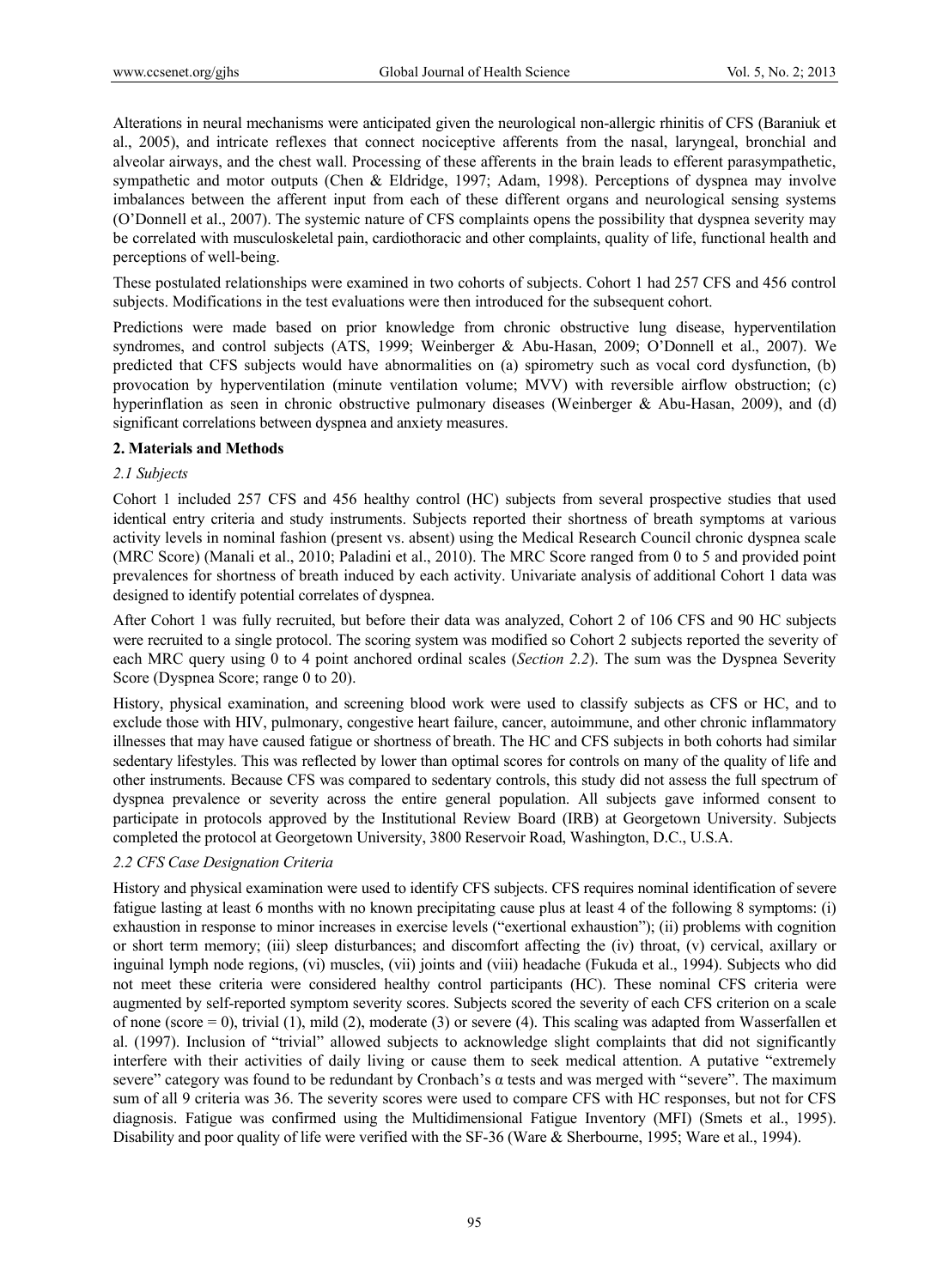# *2.3 Dyspnea Questionnaires*

Cohort 1 scored the Medical Research Council Chronic Dyspnea Scale (MRC Score) (Manali et al., 2010; Paladini et al., 2010). Subjects answered nominal (Yes/No; 1/0) questions about whether they developed shortness of breath: (1) at any time; (2) hurrying on level ground or walking up a slight hill; (3) walking on level ground with people of the same age; (4) walking at one's own pace on level ground; and (5) while washing or dressing Affirmative answers were scored 1 giving a range of 0 to 5. The MRC Score was the sum of all positive queries, and so was essentially a measure of the point prevalences of combinations of dyspnea complaints.

The MRC Score was expanded to the Dyspnea Severity Score (Dyspnea Score) to assess symptom severity in Cohort 2. The same 5 shortness of breath queries were each scored using the 0 to 4 point anchored ordinal scale (*Section 2.2*). Scores ranged from 0 to 20. Cohort 2 data were compared to the Borg Breathlessness Score and University of California, San Diego Shortness of Breath Questionnaire (Borg, 1970; Ries, 2005; Eakin et al., 1998).

# *2.4 Other Questionnaires*

Cohort 1 subjects completed a Chronic Multiple Symptom Illness questionnaire by indicating in nominal fashion if they had experienced any of 42 symptoms for a 3 month period in the past year (Baraniuk et al., 1998). In Cohort 2, the severity of each symptom was assessed using the 0 to 4 point anchored ordinal scale. The symptoms covered neurocognitive, aural, respiratory, cardiac, musculoskeletal, gastrointestinal, urinary, and gynecological systems. Questions about Irritable Bowel Syndrome (Rome 1) (Lea, Hopkins, Hastleton, Houghton, & Whorwell, 2004) were not included in this statistical analysis, but will be reported elsewhere. Pain qualities were scored with the McGill short form Pain Score with its Affective and Sensory subscales (Melzack, 1987). Relative activity levels were compared using the Minnesota Heart Survey (Folsom et al., 1985). Affective and anxiety problems were assessed using the Beck Depression Inventory (Beck, Steer, Ball, & Ranieri, 1996), Center for Epidemiology – Depression score (CES-D) (Geisser, Roth, & Robinson, 1997; Radkiff, 1977), seven question Generalized Anxiety Diagnosis Screener (GAD-7) (Lowe et al., 2008), and Speilberger's State – Trait Anxiety Inventory (STAI-Y1) (Okun, Stein, Bauman, & Silver, 1996) .

# *2.5 Fibromyalgia and Systemic Hyperalgesia*

Fibromyalgia (FM) was assessed using the 1990 American College of Rheumatology criteria (Wolfe et al., 1990). Diffuse, widespread pain affecting all 4 quadrants and the axial skeleton plus tenderness to thumb pressure at  $\geq$ 11 of 18 traditional tender points were required. The 2010 FM criteria (Wolfe et al., 2010) were not used since data collection began before their publication.

# *2.6 Spirometry in Cohort 2*

Subjects performed three flow – volume loops to assess intra – and extra – thoracic obstruction while standing using a Spirometrix 2500 LTE Spirometer (Bayview Respiratory, Baltimore, MD) with disposable mouth pieces, Composite standards, and 3L volume calibration for each subject. Subjects immediately scored their sensation of shortness of breath with the Borg Scale (Borg, 1970), and the "intensity" and "tolerability" of their most extreme respiratory effort on an adapted 20 point anchored ordinal pain scale (Gracely & Dubner, 1987). Subjects were noted to develop dizziness or lightheadedness, and so the same 20 point anchored ordinal scale was adopted to assess this sensation as well. Next, subjects performed a minute ventilation volume (MVV) maneuver. They scored their Borg, intensity, tolerability and dizziness scores immediately after the MVV. Three post – MVV flow – volume loops were performed to determine if the hyperventilation induced any bronchospasm or narrowing of the extrathoracic airway. Sensations were measured for a third time. The % predicted of each spirometry variable was compared between CFS and HC subjects.

# *2.7 Whole Body Plethysmography*

Total lung capacities (TLC) were measured in a Plexiglas plethysmograph (Vmax Encore System, VIASYS Health Care Respiratory Care, Inc.). Calibration, quality control, and standards followed established American Thoracic Society and European Respiratory Society guidelines (Wanger et al., 2005).

#### *2.8 Statistics*

Individual symptom scores and questionnaire Domain Scores were described by their mean and 95% confidence interval (95% C.I.) (Gardner & Altman, 1989) calculated using SAS 9.2 (SAS Institute, Cary, NC). Significant differences between nominal, dichotomous results of CFS and HC groups from both Cohorts were determined by Fisher's Exact Test with p < 0.05 for significance. Continuous and ordinal data were compared by 2-tailed unpaired Student's t-test (Swinscow & Campbell, 2002). All probabilities were corrected for multiple comparisons (n=148) using the Bonferroni method. Pearson's correlations were used to identify pairs of variables that were highly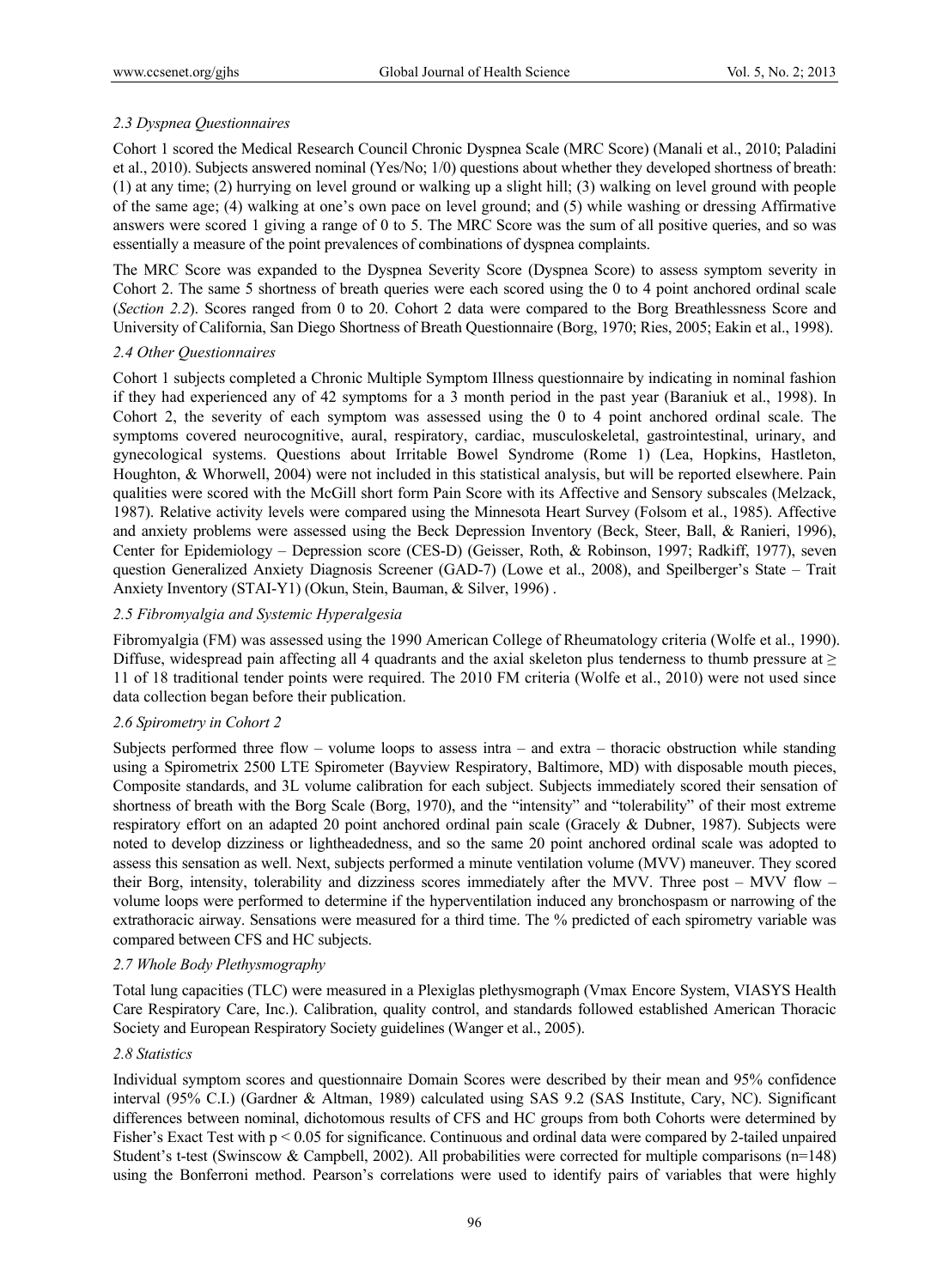associated with each other. The explained variances  $(R^2)$  between the MRC Scores of Cohort 1 and Dyspnea Scores of Cohort 2 were calculated for each variable. Preliminary calculations showed that results from male and female subsets of each CFS and HC group were equivalent within each Cohort. Correlation coefficients for the CFS and HC groups were relatively low indicating "ceiling" and "floor" effects for the distributions of scores. Frequency distributions were plotted for MRC and Dyspnea Scores to determine the mean and 95<sup>th</sup> percentiles; the latter were used to set thresholds for positive Scores. Receiver – operator curves identified the optimum sensitivity and specificity for each scoring system. Generalized linear models with backwards elimination were used to define the variables that were most significantly related to Dyspnea Scores in the Cohort 2 CFS and HC groups.

## **3. Results**

## *3.1 Demographics of Cohort 1*

Gender and ages were not significantly different between the CFS and HC groups within each cohort after Bonferroni corrections (Table 1). Cohort 1 was younger than Cohort 2. Shortness of breath was present in 56% of CFS and 12% of HC in Cohort 1. The queries accounted for 0.63 of the expected variance in the MRC Score. CFS had significantly higher MRC Scores (1.92 [1.72-2.16]) than HC (0.31 [0.23-0.39];  $p < 0.0001$  by Bonferroni corrected t-test). The frequency distribution for MRC Scores (Figure 1) showed that over 80% of HC had scores of zero. The 95<sup>th</sup> percentile was 2 on the 5 point scale. MRC Scores were zero for 35% of CFS subjects, then between 10% and 20% for each score of 1 and higher. The Cohort 1 receiver – operator curve indicated high specificities but low sensitivities for all scores. Optimum sensitivity (0.65) and specificity (0.90) were found with a MRC Score of 1 (grey square to the left of the dashed diagonal line). When the  $95<sup>th</sup>$  percentile for the HC group was used, a score of 2 (star symbol) gave sensitivity of 54% and specificity of 97%. Positive MRC Scores were defined as 2 and greater.

| Cohort 1                       |                 | <b>CFS</b>      |                 | HC              |                 |                 |  |
|--------------------------------|-----------------|-----------------|-----------------|-----------------|-----------------|-----------------|--|
|                                | <b>Females</b>  | <b>Males</b>    | <b>All CFS</b>  | <b>Females</b>  | <b>Males</b>    | All HC          |  |
| $N$ (% of group)               | 213(83%)        | 44 (17%)        | 257             | 330 (72%)       | 126(28%)        | 456             |  |
| Age                            | 44.2            | 41.8            | 43.6            | 41.3            | 39.8            | 41.0            |  |
|                                | $[42.8 - 45.7]$ | $[38.9 - 44.6]$ | $[42.2 - 44.7]$ | $[39.8 - 42.8]$ | $[37.4 - 42.3]$ | $[39.6 - 42.2]$ |  |
| SOB at any time *              | 57%             | 55%             | 56%             | 14%             | 7%              | 12%             |  |
| SOB while hurrying *           | 62%             | 50%             | 60%             | 15%             | 8%              | 13%             |  |
| SOB walking with others *      | 42%             | 34%             | 40%             | $4\%$           | 3%              | $4\%$           |  |
| SOB walking at your own pace * | 25%             | 23%             | 25%             | $2\%$           | $2\%$           | $2\%$           |  |
| SOB washing or dressing *      | 23%             | 20%             | 23%             | $1\%$           | $2\%$           | $1\%$           |  |
| MRC Score $(0-5)$ **           | 2.00            | 1.66            | 1.92            | 0.35            | 0.22            | 0.31            |  |
|                                | $[1.76 - 2.24]$ | $[1.09 - 2.23]$ | $[1.72 - 2.16]$ | $[0.25 - 0.44]$ | $[0.08 - 0.36]$ | $[0.23 - 0.39]$ |  |

Table 1. Nominal MRC shortness of breath scores (MRC Score) and prevalence of each query in the Cohort 1 CFS, HC, female, and male subgroups (mean [95% C.I.])

\* p < 0.0001 when All CFS and All HC responses were compared by Fisher's Exact Tests (bold)

\*\* p < 0.0001 by 2-tailed unpaired Student's t-test with Bonferroni correction (bold)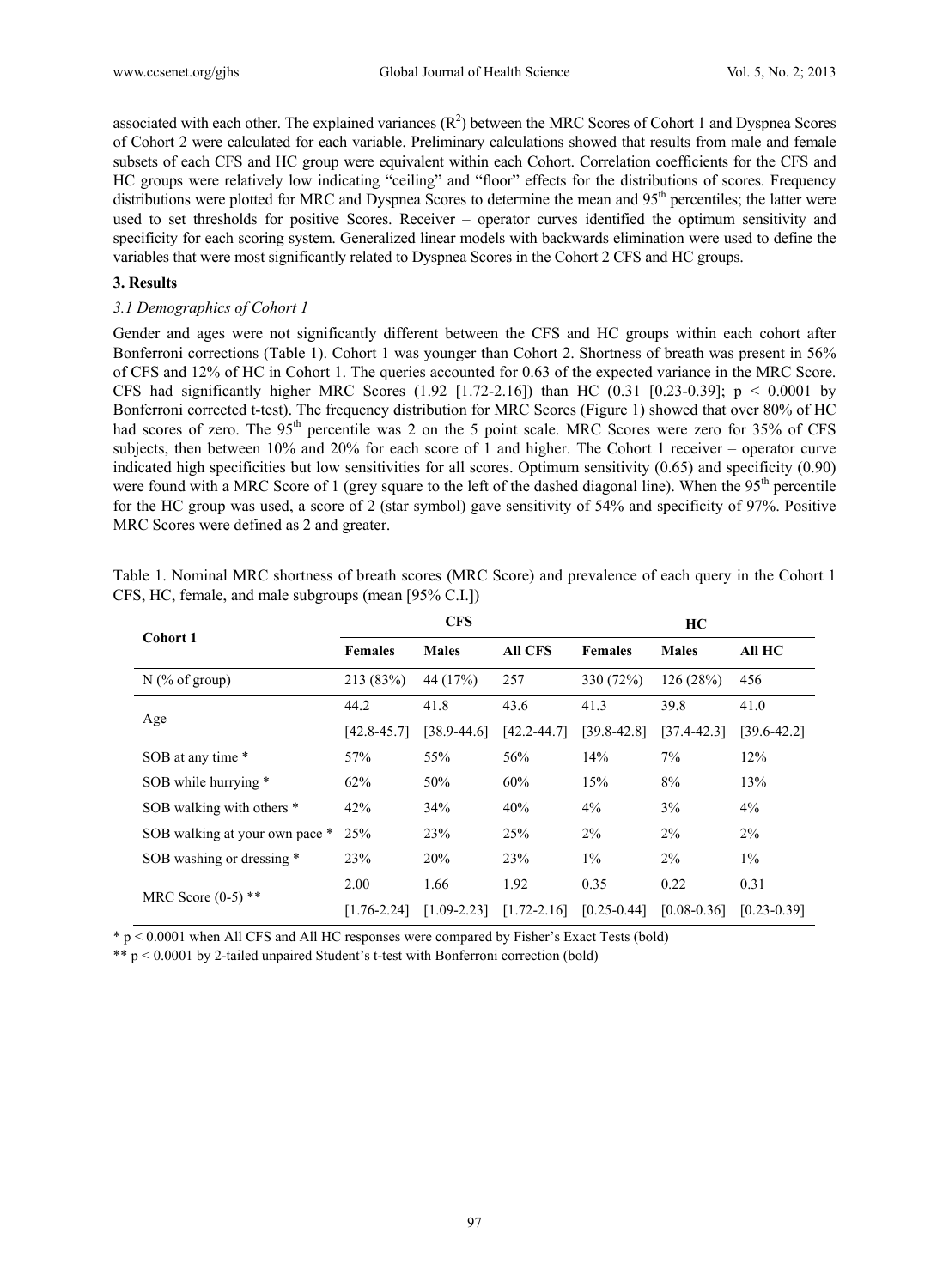

Figure 1. A. Frequency distribution of MRC Scores in Cohort 1. B. Receiver – operator curve for MRC Scores in Cohort 1 CFS and HC subjects. C. Frequency distribution of MRC Scores in Cohort 2. D. The Cohort 2 Dyspnea Score receiver – operator curve determined that a positive threshold score of 4 (star to the left of the diagonal line) had a sensitivity of 67% and specificity of 77%

#### 3.2 Demographics of Cohort 2

Females made up 62% of the CFS and 44% of the HC groups (Table 2). Ages were equivalent. MRC Scores were not collected for Cohort 2. Dyspnea Scores for CFS (7.8 [6.6-9.0]) were significantly higher than for HC  $(2.4 \, [1.6-3.2]; \, p \leq 0.0001$  by t-test). Scores for all individual queries were significantly different between CFS and HC ( $p < 0.0001$ ).

Severities for each symptom were trivial to mild for CFS, and absent to trivial for HC. Explained variances between Dyspnea Score and each of the queries ranged from 0.65 to 0.82 for CFS, and 0.48 (washing or dressing) to 0.86 for HC. Sensitivity was 67% and specificity 77% by receiver – operator analysis when a score of 4 out of 20 defined a positive test (Figure 1). Borg and UCSD Dyspnea Scores were significantly higher in Cohort 2 CFS than HC ( $p < 0.0001$ ) (Table 2). Dyspnea Scores correlated with both the Borg ( $R^2 = 0.50$ ) and UCSD ( $R^2 = 0.56$ ) results in CFS and HC (0.39 and 0.59, respectively).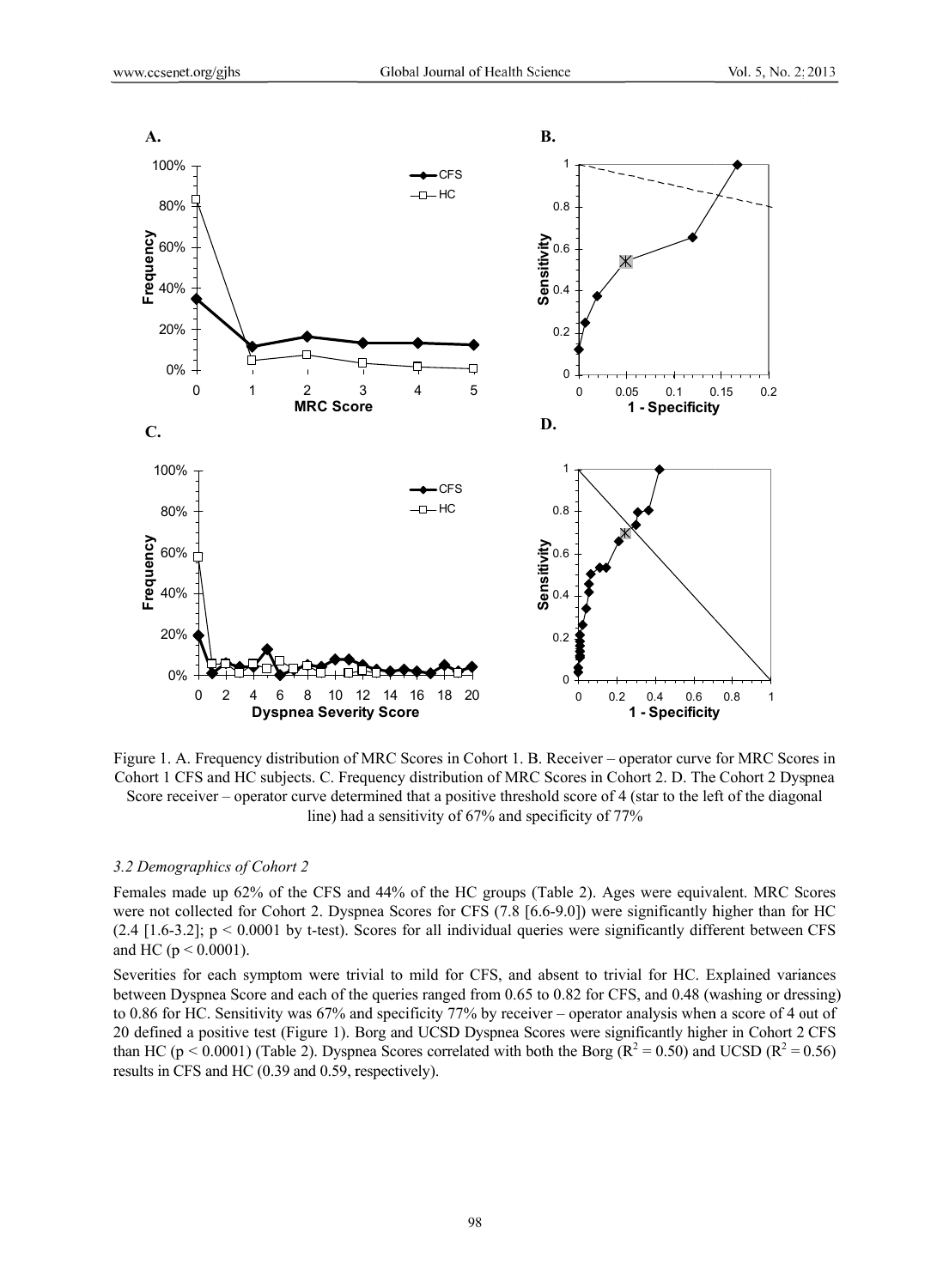Table 2. Cohort 2 Dyspnea Severity Scores. Scores for each questionnaire item (0 to 4), their sum (Dyspnea Score), Borg and UCSD shortness of breath questionnaire results were compared between the CFS and HC groups (mean [95% C.I.]). Scores for individual items were correlated with the Dyspnea Severity Score to determine the explained variances (Pearson's  $R^2$ )

| Cohort 2                                                       | <b>CFS</b>      |                  |                 | HC              |                 |                 |  |
|----------------------------------------------------------------|-----------------|------------------|-----------------|-----------------|-----------------|-----------------|--|
|                                                                | Females         | <b>Males</b>     | <b>All CFS</b>  | Females         | <b>Males</b>    | All HC          |  |
| N                                                              | 67(62%)         | 41 (38%)         | $CFS = 106$     | 39 $(44%)$      | 51 (57%)        | $HC = 90$       |  |
| $(% \mathcal{O}(\mathcal{O})\otimes \mathcal{O})$ (% of group) |                 |                  |                 |                 |                 |                 |  |
| Age                                                            | 51.2            | 49.5             | 50.0            | 47.3            | 52.1            | 50.6            |  |
|                                                                | $[48.4 - 54.0]$ | $[46.4 - 52.6]$  | $[47.1 - 52.9]$ | $[42.6 - 52.1]$ | $[48.5 - 55.7]$ | $[48.5 - 52.6]$ |  |
| SOB at any time *                                              | 1.62            | 1.87             | 1.74            | 0.51            | 0.43            | 0.47            |  |
|                                                                | $[1.28 - 1.95]$ | $[1.41 - 2.33]$  | $[1.47 - 2.01]$ | $[0.27 - 0.77]$ | $[0.19 - 0.67]$ | $[0.29 - 0.64]$ |  |
|                                                                | 2.08            | 2.03             | 2.12            | 0.92            | 0.51            | 0.70            |  |
| SOB while hurrying *                                           | $[1.72 - 2.43]$ | $[1.56 - 2.49]$  | $[1.84 - 2.40]$ | $[0.56 - 1.28]$ | $[0.24 - 0.77]$ | $[0.48 - 0.91]$ |  |
| SOB walking with others *                                      | 1.61            | 1.76             | 1.70            | 0.82            | 0.39            | 0.58            |  |
|                                                                | $[1.24 - 1.98]$ | $[1.30 - 2.22]$  | $[1.41 - 1.99]$ | $[0.45 - 1.19]$ | $[0.17 - 0.62]$ | $[0.37 - 0.78]$ |  |
|                                                                | 1.28            | 1.39             | 1.33            | 0.59            | 0.29            | 0.42            |  |
| SOB walking at own pace *                                      | $[0.93 - 1.63]$ | $[0.99 - 1.80]$  | $[1.07 - 1.60]$ | $[0.25 - 0.93]$ | $[0.10 - 0.49]$ | $[0.24 - 0.61]$ |  |
|                                                                | 0.98            | 1.11             | 1.06            | 0.21            | 0.23            | 0.22            |  |
| SOB washing or dressing *                                      | $[0.67 - 1.30]$ | $[0.70 - 1.52]$  | $[0.81 - 1.31]$ | $[0.02 - 0.39]$ | $[0.02 - 0.45]$ | $[0.08 - 0.37]$ |  |
|                                                                | 7.54            | 8.16             | 7.80            | 3.15            | 1.86            | 2.40            |  |
| Dyspnea Severity Score (0-20) *                                | $[6.00 - 9.07]$ | $[6.16 - 10.15]$ | $[6.60 - 9.00]$ | $[1.86 - 4.44]$ | $[0.84 - 2.87]$ | $[1.6 - 3.2]$   |  |
| Borg Score                                                     | 1.63            | 1.93             | 1.7             | 0.54            | 0.45            | 0.5             |  |
| $(0-10)*$                                                      | $[1.22 - 2.05]$ | $[1.33 - 2.54]$  | $[1.4 - 2.1]$   | $[0.24 - 0.84]$ | $[0.20 - 0.69]$ | $[0.3 - 0.7]$   |  |
| <b>UCSD Dyspnea Score</b>                                      | 33.4            | 29.7             | 32.1            | 14.0            | 8.27            | 10.7            |  |
| $(0-120)$ *                                                    | $[26.8 - 40.0]$ | $[20.3 - 39.1]$  | $[26.7 - 37.4]$ | $[8.3 - 19.7]$  | $[5.1 - 11.5]$  | $[7.6 - 13.7]$  |  |

\* p < 0.0001 between All CFS and All HC values (columns in bold) by 2-tailed unpaired Student's t-tests after Bonferroni corrections

#### *3.3 CFS Severity Score*

The severity score for each CFS case designation criterion was significantly higher for CFS than HC subjects in both Cohorts 1 and 2 (p < 0.0001 for each comparison) (Table 3). Only Exertional Exhaustion was consistently correlated with MRC and Dyspnea Severity Scores in the 2 cohorts (range for  $R^2$  of 0.10 to 0.21). The absence of correlations between shortness of breath and the other CFS criteria suggested that mechanisms of dyspnea may be different from those responsible for CFS pain and cognitive complaints.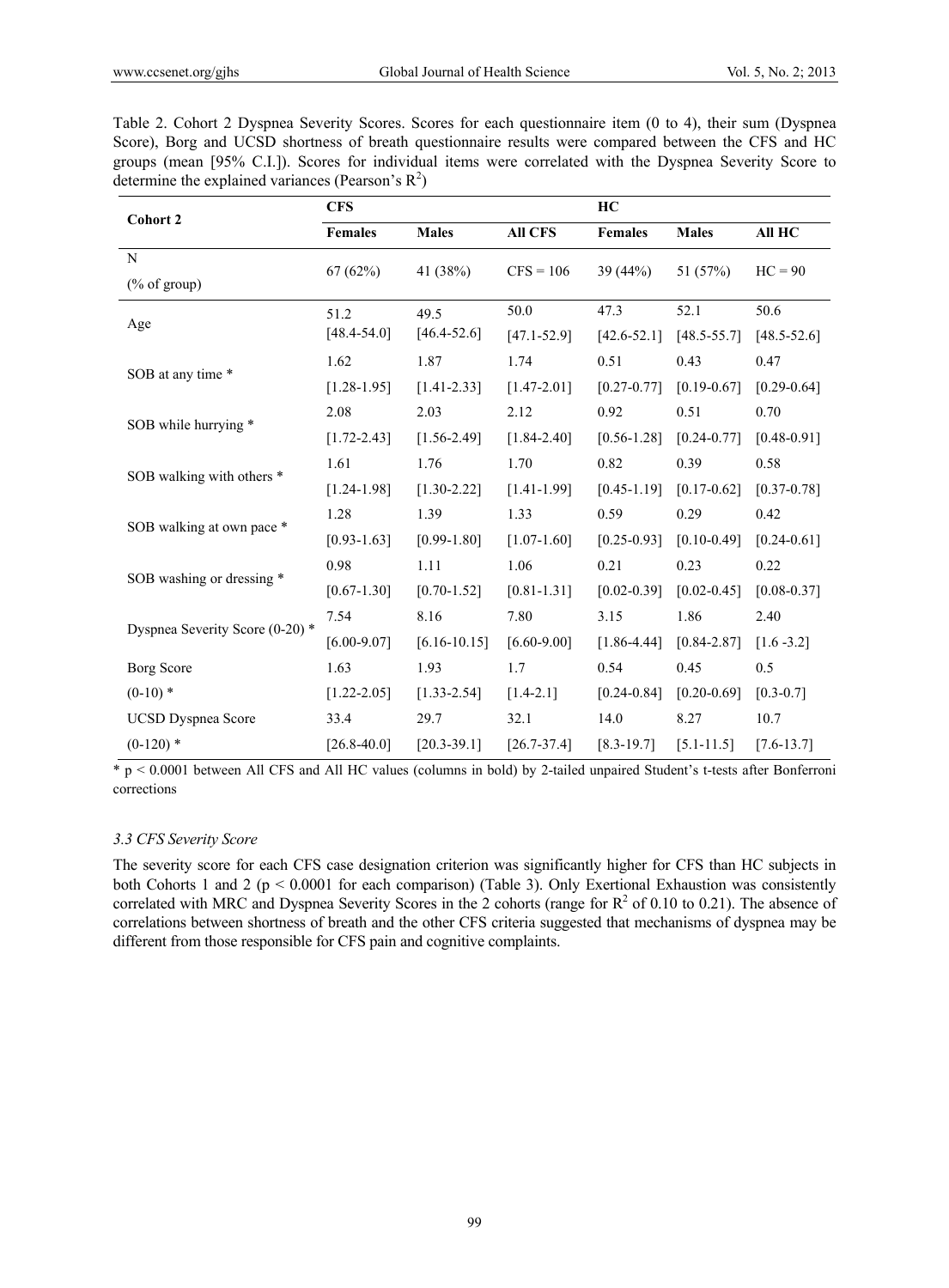Table 3. Cohort 1 and 2 CFS Severity Scores. The severity of each CFS criterion (mean [95% C.I.]) was compared between CFS and HC groups. Explained variances  $(R^2)$  for correlations with MRC Scores (Cohort 1) and Dyspnea Severity Scores (Cohort 2) were shown. All CFS scores were significantly higher than HC in the two Cohorts

| <b>Cohorts</b>        |                      | <b>CFS Criterion Severity Scores</b> |                      |          |  |  |
|-----------------------|----------------------|--------------------------------------|----------------------|----------|--|--|
|                       | (mean $[95%$ C.I.])  |                                      | <b>MRC</b> Score     |          |  |  |
| Cohort 1              | CFS (n = 127) $*$    | $HC (n = 186)$                       | <b>CFS</b>           | HC       |  |  |
| Fatigue               | 3.52 [3.43-3.61]     | $0.78$ [0.63-0.93]                   | 0.04                 | 0.04     |  |  |
| Cognition             | 2.75 [2.55-2.94]     | $0.69$ [0.53-0.86]                   | 0.05                 | 0.07     |  |  |
| Sore throat           | $1.53$ [1.31-1.74]   | $0.37$ [0.25-0.49]                   | $0.02\,$             | $0.02\,$ |  |  |
| Sore lymph nodes      | 1.23 [1.00-1.46]     | $0.24$ [0.13-0.35]                   | 0.01                 | 0.08     |  |  |
| Myalgia               | 3.12 [2.92-3.31]     | $0.59$ [0.45-0.74]                   | 0.01                 | 0.10     |  |  |
| Arthralgia            | 2.47 [2.22-2.72]     | $0.48$ [0.34-0.62]                   | 0.01                 | $0.07\,$ |  |  |
| Headache              | 2.61 [2.41-2.82]     | $0.82$ [0.66-0.99]                   | 0.003                | 0.08     |  |  |
| Sleep disturbances    | 3.25 [3.10-3.42]     | $0.91$ [0.73-1.10]                   | 0.001                | $0.08\,$ |  |  |
| Exertional exhaustion | 2.92 [2.71-3.14]     | $0.41$ [0.27-0.55]                   | 0.11                 | $0.10\,$ |  |  |
|                       |                      |                                      | <b>Dyspnea Score</b> |          |  |  |
| <b>Cohort 2</b>       | CFS ( $n = 106$ ) *  | $HC(n = 90)$                         | <b>CFS</b>           | HC       |  |  |
| Fatigue               | 3.60 [3.51-3.70]     | 1.13 [0.88-1.39]                     | 0.06                 | 0.17     |  |  |
| Cognition             | 2.88 [2.69-3.06]     | $0.81$ [0.59-1.04]                   | 0.004                | 0.15     |  |  |
| Sore throat           | $1.34$ [1.11 -1.57]  | $0.23$ [0.10-0.36]                   | 0.03                 | $0.02\,$ |  |  |
| Sore lymph nodes      | $1.27$ [1.02-1.53]   | $0.11$ [0.02-0.20]                   | 0.11                 | 0.06     |  |  |
| Myalgia               | 3.11 [2.91-3.32]     | $1.04$ [0.76-1.31]                   | $0.08\,$             | 0.05     |  |  |
| Arthralgia            | $2.92$ [2.69 -3.14]  | $1.06$ [0.80-1.31]                   | 0.08                 | 0.06     |  |  |
| Headache              | $2.54$ [2.30 - 2.78] | $0.72$ [0.49-0.95]                   | 0.007                | 0.04     |  |  |
| Sleep disturbances    | 3.46 [3.30-3.62]     | 1.24 [0.96-1.52]                     | 0.007                | 0.02     |  |  |
| Exertional exhaustion | 3.32 [3.13 -3.51]    | $0.96$ [0.70-1.23]                   | 0.21                 | 0.21     |  |  |

\* p < 0.0001 by 2-tailed unpaired Student's t-tests followed by Bonferroni corrections

## *3.3 Fatigue Ratings*

Fatigue was verified for both cohorts by higher Multidimensional Fatigue Inventory domain scores compared to HC (Table 4). Fatigue Domains of CFS groups did not correlate with MRC (Cohort 1) or Dyspnea Severity Scores (Cohort 2). In contrast, the Cohort 2 HC group had correlations of Dyspnea Scores with each domain except Mental Fatigue. This suggested that the mechanisms responsible for perceptions of fatigue and shortness of breath in HC may not be applicable to CFS subjects.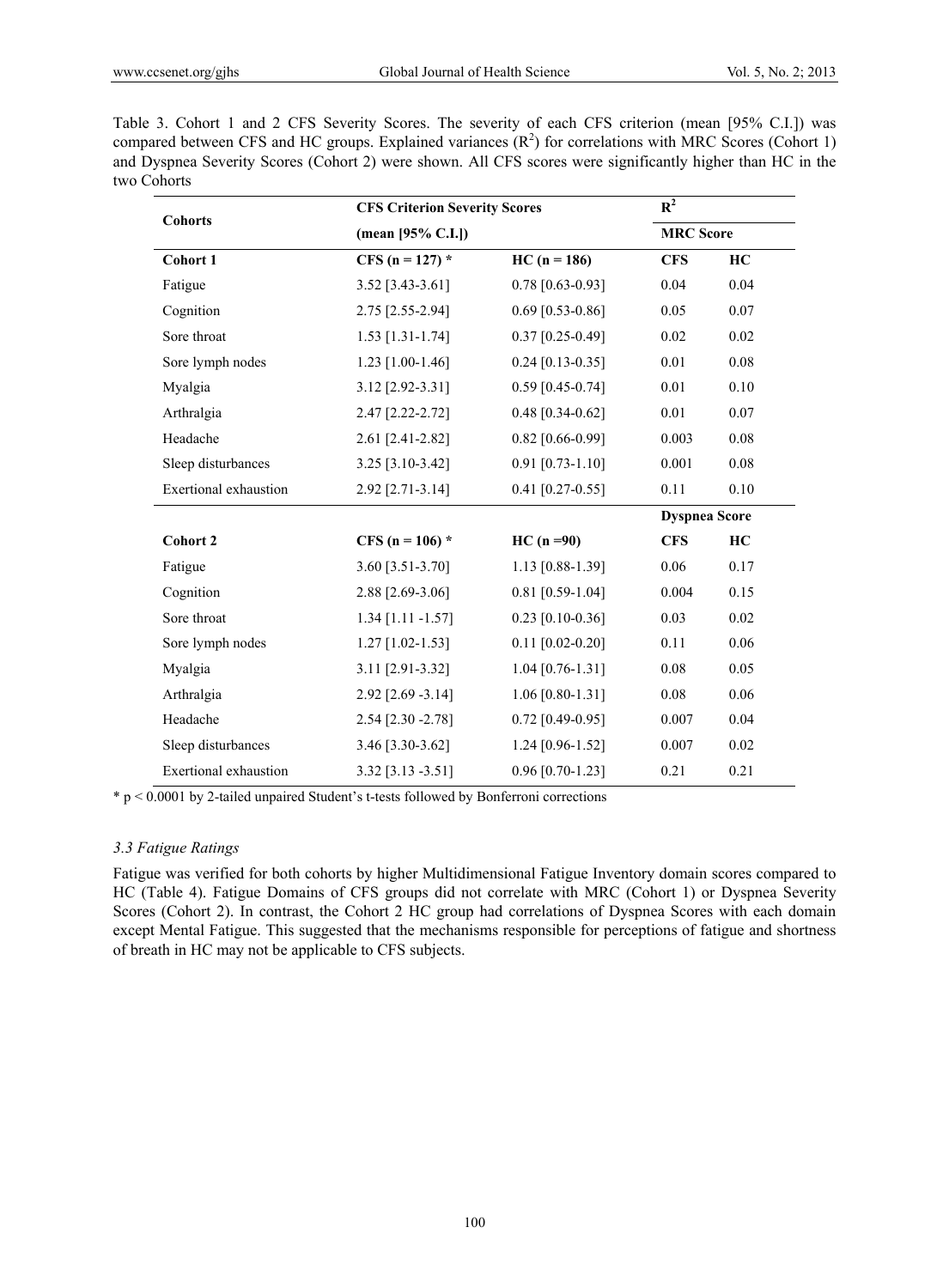| MFI Domains for Cohorts 1 and 2 Domain Scores Mean [95% C.I.] |                     |                    |                      |      |
|---------------------------------------------------------------|---------------------|--------------------|----------------------|------|
|                                                               | <b>CFS</b>          | HC                 | <b>CFS</b>           | HC   |
| Cohort $1(n)$                                                 | $N = 147$           | $n = 245$          | <b>MRC</b> Score     |      |
| General Fatigue **                                            | $16.4$ [15.8-16.9]  | $10.2$ [9.6-10.7]  | 0.08                 | 0.02 |
| Physical Fatigue **                                           | 14.6 [13.9-15.2]    | $9.1$ [8.6-9.7]    | 0.08                 | 0.09 |
| Mental Fatigue **                                             | $13.6$ [12.9-14.3]  | $8.8$ [8.3-9.3]    | 0.08                 | 0.03 |
| Reduced Activity **                                           | $12.8$ [12.40-13.5] | $8.1$ [7.7-8.6]    | 0.05                 | 0.05 |
| Reduced Motivation **                                         | $11.1$ [10.5-11.8]  | $7.8$ [7.1-8.4]    | 0.05                 | 0.03 |
| Cohort 2                                                      | $N = 104$           | $n = 87$           | <b>Dyspnea Score</b> |      |
| General Fatigue **                                            | 15.3 [14.6-16.1]    | $11.4$ [10.6-12.3] | 0.0004               | 0.18 |
| Physical Fatigue **                                           | $13.7$ [13.1-14.4]  | $11.2$ [10.2-12.2] | 0.0003               | 0.29 |
| Mental Fatigue **                                             | $12.4$ [11.6-13.1]  | $9.5$ [8.6-10.4]   | 0.0001               | 0.03 |
| Reduced Activity **                                           | $13.7$ [13.0-14.4]  | $10.3$ [9.3-11.2]  | 0.0007               | 0.16 |
| Reduced Motivation *                                          | $11.3$ [10.6-12.0]  | $10.1$ [9.3-10.9]  | 0.001                | 0.15 |

Table 4. Verification of increased fatigue in CFS. Each Multidimensional Fatigue Inventory (MFI) Domain score was significantly higher in CFS than HC for both cohorts.. Domain scores were correlated with MRC Score (Cohort 1) Dyspnea Score (Cohort 2) and explained variances (Pearson's  $R^2$ ) assessed.

\* p = 0.03 and \*\* p < 0.0001 between CFS and HC results by Bonferroni corrected 2-tailed unpaired Student's t-tests

# *3.4 Quality of Life in CFS*

SF-36 indicated quality of life and disability were worse in CFS than HC. CFS subjects had SF-36 scores below 50 for all domains except Role-Emotional and Mental Health (Table 5). Scores for HC groups in both cohorts were  $\geq$  59 with the exception of Vitality in Cohort 1 (48.5). This indicated the HC groups had important limitations compared to exceptionally healthy subjects who would be expected to have scores  $\geq 80$ . MRC Scores did not correlate with SF-36 domains except for Physical Functioning in CFS ( $R^2 = 0.20$ ). The wider range of Dyspnea Scores compared to MRC Scores generated higher correlations for Physical Functioning in CFS ( $R^2 = 0.31$ ) and HC  $(R^2 = 0.44)$ ; and General Health  $(R^2 = 0.27)$  and Social Functioning  $(R^2 = 0.23)$  in HC. The relatively low SF-36 scores for HC subjects suggested that generally poor quality of life and factors such as age – related declines in fitness were not responsible for the CFS – related dyspnea.

# *3.5 Minnesota Survey and McGill Pain Short Form*

The CFS and HC groups of both cohorts had similar sedentary lifestyles based on the Minnesota Heart Survey (Table 6). The McGill Short Form Pain Affective subscale was significantly higher in both CFS cohorts compared to HC. CFS subjects of Cohort 2 gave the most pain descriptors (Sensory subscale). The McGill scores were well correlated with MRC Scores in CFS subjects of Cohort 1 ( $R^2$  = 0.22 to 0.24), but more weakly with Dyspnea Scores in Cohort 2 ( $R^2 = 0.09$  to 0.13). Dyspnea may have been perceived as an interoceptive equivalent to pain by CFS subjects.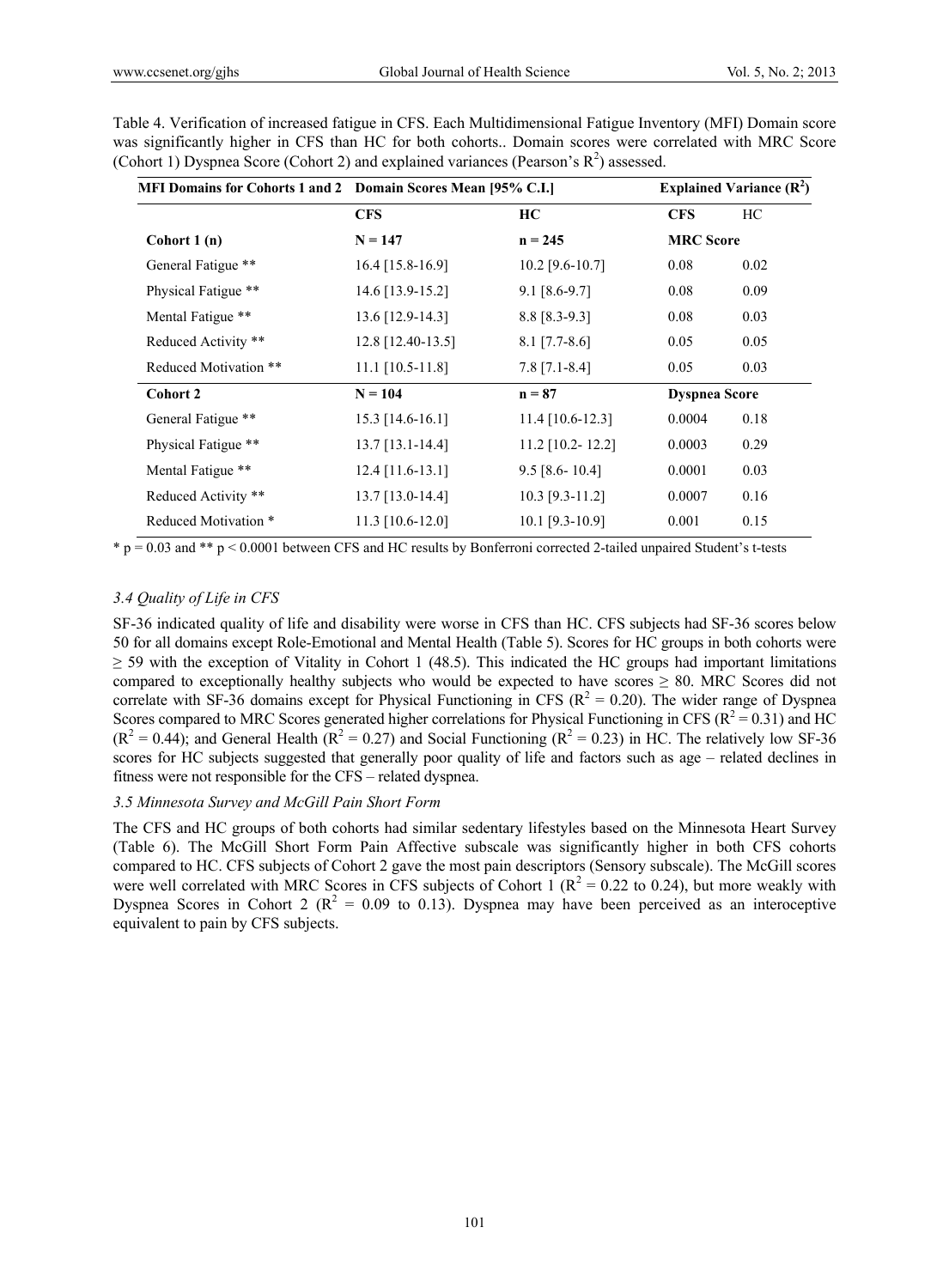|                         | Domain Scores Mean [95% C.I.] | Variance $(R^2)$ |                      |      |
|-------------------------|-------------------------------|------------------|----------------------|------|
| <b>SF-36 Domains</b>    | <b>CFS</b>                    | HC               | <b>CFS</b>           | HC   |
| Cohort 1                | $n = 138$                     | $n = 240$        | <b>SOB Score</b>     |      |
| Physical Functioning ** | 49.0 [44.2-53.8]              | 71.8 [67.5-76.1] | 0.20                 | 0.06 |
| Role-Physical **        | 17.9 [12.3-23.5]              | 59.1 [53.3-64.8] | 0.06                 | 0.07 |
| Vitality **             | 25.0 [21.6-28.4]              | 48.5 [45.0-52.1] | 0.04                 | 0.07 |
| Bodily Pain **          | 35.6 [31.6-39.7]              | 59.0 [54.2-63.8] | 0.06                 | 0.03 |
| General Health **       | 38.5 [34.0-43.1]              | 65.7 [61.0-70.4] | 0.04                 | 0.05 |
| Social Functioning *    | 45.6 [40.6-50.5]              | 64.1 [59.1-69.0] | 0.07                 | 0.05 |
| Role-Emotional          | 50.5 [42.6-58.4]              | 67.8 [57.2-78.4] | 0.006                | 0.02 |
| Mental Health           | 57.2 [53.4-61.1]              | 64.6 [60.1-69.1] | 0.006                | 0.06 |
| <b>Cohort 2</b>         | $n = 102$                     | $n = 87$         | <b>Dyspnea Score</b> |      |
| Physical Functioning ** | 41.8 [36.9-46.8]              | 74.0 [67.5-80.4] | 0.31                 | 0.44 |
| Role-Physical **        | 13.7 [8.3-19.2]               | 63.8 [54.4-73.2] | 0.04                 | 0.18 |
| Vitality **             | 18.9 [15.7-22.0]              | 56.0 [51.1-61.0] | 0.06                 | 0.17 |
| Bodily Pain **          | 31.6 [27.8-35.4]              | 71.6 [66.0-77.2] | 0.09                 | 0.16 |
| General Health **       | 35.4 [31.6-39.1]              | 61.5 [57.1-65.8] | 0.15                 | 0.27 |
| Social Functioning **   | 33.3 [28.5-38.2]              | 80.3 [75.0-85.6] | 0.10                 | 0.23 |
| Role-Emotional          | 55.9 [47.1-64.7]              | 84.1 [77.4-90.8] | 0.000002             | 0.09 |
| Mental Health **        | 60.6 [56.3-64.8]              | 76.0 [72.6-79.3] | 0.008                | 0.11 |

|  |  | Table 5. Verification of reduced quality of life in CFS using SF-36 |
|--|--|---------------------------------------------------------------------|
|  |  |                                                                     |

 $*\overline{p} = 0.0006$ ,  $**$   $p < 0.0001$  for differences between CFS and HC groups by 2-tailed unpaired Student's t-tests with Bonferroni corrections

|  |  |  |  |                                                                                               |  |  | Table 6. Activity and pain measures. Differences in these outcomes (mean [95% C.I.) and correlations with |  |
|--|--|--|--|-----------------------------------------------------------------------------------------------|--|--|-----------------------------------------------------------------------------------------------------------|--|
|  |  |  |  | MRC and Dyspnea scores (Pearson's $R^2$ ) were evaluated for Cohort 1 and 2 CFS and HC groups |  |  |                                                                                                           |  |

| Cohort 1               | <b>CFS</b>         | HC                 | MRC Score $(R^2)$     |       |
|------------------------|--------------------|--------------------|-----------------------|-------|
| Minnesota Heart Survey | $n=77$             | $n=255$            | <b>CFS</b>            | HC    |
|                        | $10.0$ [5.3-14.7]  | $15.5$ [11.1-19.8] | 0.05                  | 0.002 |
| McGill Pain Short Form | $n=53$             | $n=103$            |                       |       |
| Affective *            | $2.9$ [2.2-3.5]    | $0.9$ [0.5-1.2]    | 0.22                  | 0.06  |
| Sensory                | $8.7$ [6.9-10.4]   | $6.0$ [4.8-7.3]    | 0.24                  | 0.01  |
| Total                  | $11.4$ [9.1-13.7]  | $6.9$ [5.3-8.4]    | 0.24                  | 0.02  |
| Cohort 2               | <b>CFS</b>         | HC                 | Dyspnea Score $(R^2)$ |       |
|                        |                    |                    |                       |       |
|                        | $n=90$             | $n=75$             | <b>CFS</b>            | HC    |
| Minnesota Heart Survey | $6.6$ [3.1-10.1]   | $8.88$ [6.1-11.7]  | 0.04                  | 0.06  |
| McGill Pain Short Form | $n=103$            | $n = 89$           |                       |       |
| Affective *            | $4.5$ [3.9-5.1]    | $1.29$ [0.8-1.8]   | 0.08                  | 0.09  |
| Sensory *              | $15.5$ [14.1-17.0] | $5.21$ [3.7-6.7]   | 0.14                  | 0.12  |

 $*$  p < 0.0001 between CFS and HC after Bonferroni corrections of 2-tailed unpaired Student's t-tests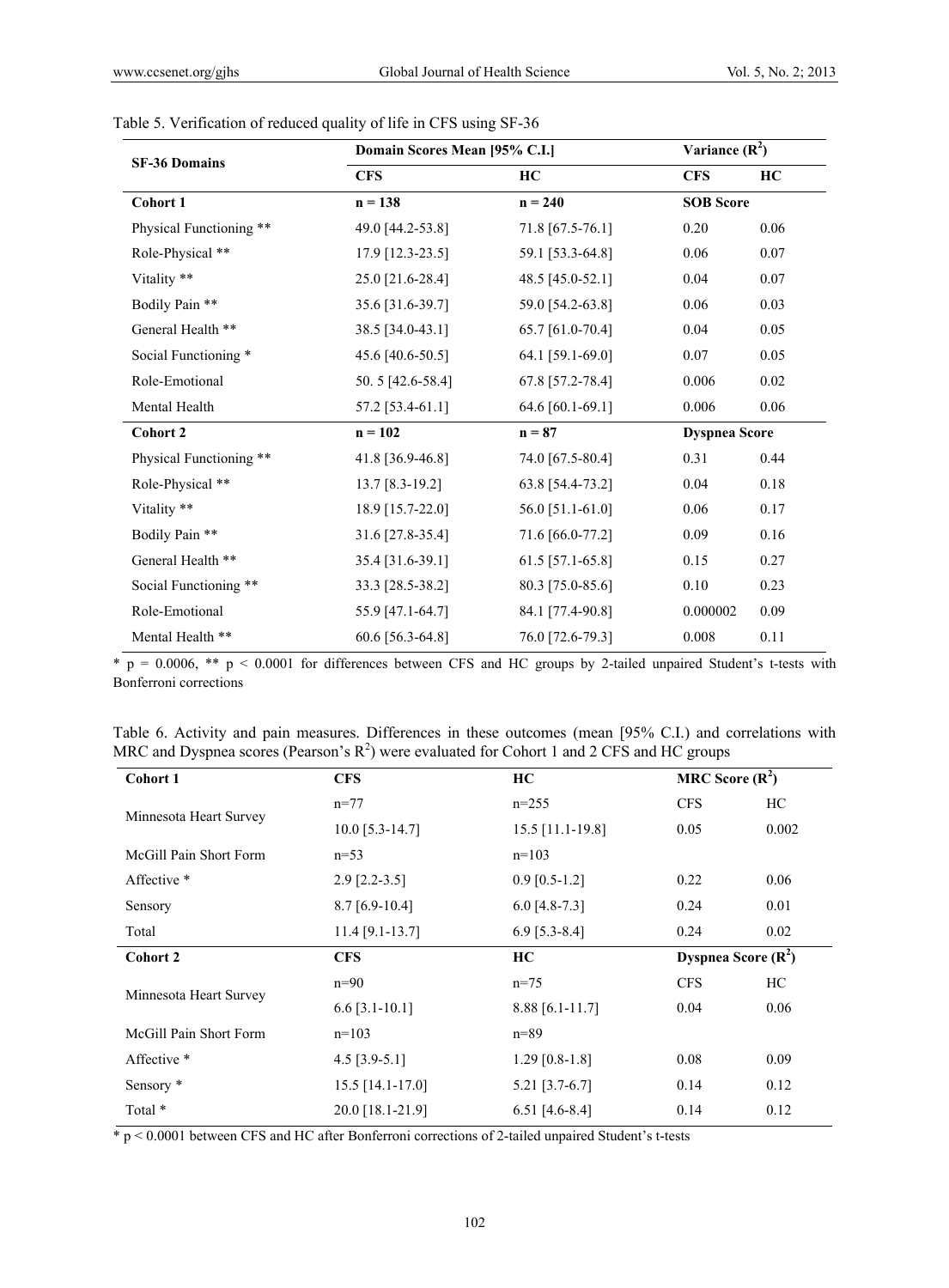## *3.6 General Linear Modeling of Dyspnea Scores*

A general linear model of Cohort 2 outcomes identified symptoms that were significantly associated with Dyspnea Scores. In the CFS group, rapid heart rate ( $p < 0.0001$ ), muscle spasms ( $p = 0.0006$ ) and dizziness ( $p =$ 0.004) were identified ( $p < 0.0001$  for model). This analysis in HC identified chest pain ( $p < 0.0001$ ), rapid heart rate ( $p = 0.004$ ), burning urination ( $p = 0.016$ ), fingers sensitive to the cold ( $p = 0.023$ ), dry eyes ( $p = 0.024$ ) and numbness ( $p = 0.027$ ).

## *3.7 Psychometric Components*

Psychometric measures of depressive affect (CES-D and BDI) and anxiety (STAI-Y1) were significantly higher in CFS than HC ( $p < 0.001$ ) of Cohort 2 (Table 7). Female and male subjects had equivalent responses within each group. In contrast, GAD-7 scores had wide ranges in both CFS and HC groups so that there were no significant differences between CFS, HC, female or male subgroups. GAD-7 scores of 10 to 14 occur in 5% of the general population, with 1% having scores of 15 or higher (Lowe et al., 2008). CFS subjects had no significant relationships between Dyspnea Scores or gender with depression or anxiety test results ( $R^2 \le 0.03$ ). However, HC scores for CES-D and STAI-Y1 were correlated with Dyspnea Score ( $R^2 = 0.29$  and 0.20, respectively). Anxiety and affective complaints were not associated with shortness of breath in CFS.

Table 7. Cohort 2 Depression and Anxiety State Questionnaires. The mean [95% C.I.] results for CES-D, STAI-Y1 and BDI were significantly higher for CFS than HC groups. Only the HC group had significant correlations  $(R^2)$  between these questionnaires and Dyspnea Score (bold cells)

| Groups     | <b>CFS</b>      |                 |                 | HС              |                 |                 |  |
|------------|-----------------|-----------------|-----------------|-----------------|-----------------|-----------------|--|
|            | Female          | Male            | All CFS         | Female          | Male            | All HC          |  |
| $CES-D*$   | 20.7            | 25.5            | 22.5            | 10.0            | 9.4             | $9.7***$        |  |
|            | $[17.9 - 23.6]$ | $[21.5 - 29.5]$ | $[20.2 - 24.9]$ | $[7.2 - 12.8]$  | $[6.7-12.1]$    | $[7.7-11.6]$    |  |
|            | $(n=65)$        | $(n=39)$        | $(n=104)$       | $(n=37)$        | $(n=51)$        | $(n=88)$        |  |
| $STAI-Y1*$ | 41.6            | 49.1            | 44.4            | 35.7            | 32.5            | $33.9**$        |  |
|            | $[37.9 - 45.3]$ | $[43.9 - 54.4]$ | $[41.3 - 47.4]$ | $[31.8 - 39.6]$ | $[29.4 - 35.6]$ | $[31.4 - 36.3]$ |  |
|            | $(n=61)$        | $(n=36)$        | $(n=97)$        | $(n=37)$        | $(n=50)$        | $(n=87)$        |  |
| $BDI*$     | 11.8            | 17.9            | 14.0            | 8.3             | 8.3             | 8.3             |  |
|            | $[9.8 - 13.8]$  | $[13.8 - 21.9]$ | $[12.0 - 16.0]$ | $[5.7-10.9]$    | $[5.9 - 10.7]$  | $[6.6 - 10.1]$  |  |
|            | $(n=64)$        | $(n=37)$        | $(n=101)$       | $(n=39)$        | $(n=50)$        | $(n=89)$        |  |
| GAD-7      | 7.6             | 5.9             | 7.2             | 4.2             | 4.1             | 4.2             |  |
|            | $[5.6 - 9.7]$   | $[2.3 - 9.4]$   | $[5.4 - 8.9]$   | $[1.1 - 7.3]$   | $[1.9-6.4]$     | $[2.4 - 5.9]$   |  |
|            | $(n=39)$        | $(n=14)$        | $(n=53)$        | $(n=17)$        | $(n=22)$        | $(n=39)$        |  |

\* p < 0.001 between All CFS and All HC scores by 2-tailed unpaired Student's t-test after Bonferroni corrections. HC had explained variances of 0.20 for STAI-Y1 (\*\*) and 0.29 for CES-D (\*\*\*) with Dyspnea Scores

#### *3.8 Assessment of Fibromyalgia*

Fibromyalgia (1990 criteria) (Wolfe et al., 1990) and CFS were co-morbid conditions in 42% of Cohort 1. MRC Scores for CFS (2.3 [1.9-2.6]) and CFS/FM (1.7 [1.4-2.0]) subjects were not significantly different. HC had scores of 0.3 [0.2-0.4] ( $p < 0.0001$  vs. both CFS subsets).

FM was present in 47% of Cohort 2 CFS subjects. Dyspnea Scores were equivalent for CFS/FM (9.0 [6.9-11.0]) and CFS (6.7 [4.8-8.5]) subgroups (p = 0.11). Both were significantly higher than HC (1.9 [0.9-3.0]) (p < 0.0006 vs. both CFS subsets). Pain thresholds by dolorimetry were significantly lower in CFS/FM (1.9 kg [1.5-2.3]) than CFS (3.7 kg [3.1-4.2]; p < 0.0001) and HC (4.9 kg [4.04-5.83]; p < 0.0001) groups. CFS and HC were not significantly different after Bonferroni correction.

## *3.9 Pulmonary Function testing, Spirometry, and Total Lung Capacity*

Pulmonary function tests in Cohort 2. CFS ( $n=59$ ) and HC ( $n=31$ ) subjects had spirometry, minute ventilation volume (MVV), and post-MVV spirometry. CFS subjects had significantly higher Borg Scores following PFT's before and after the MVV maneuver (Figure 2). CFS subjects had higher complaints of dizziness after each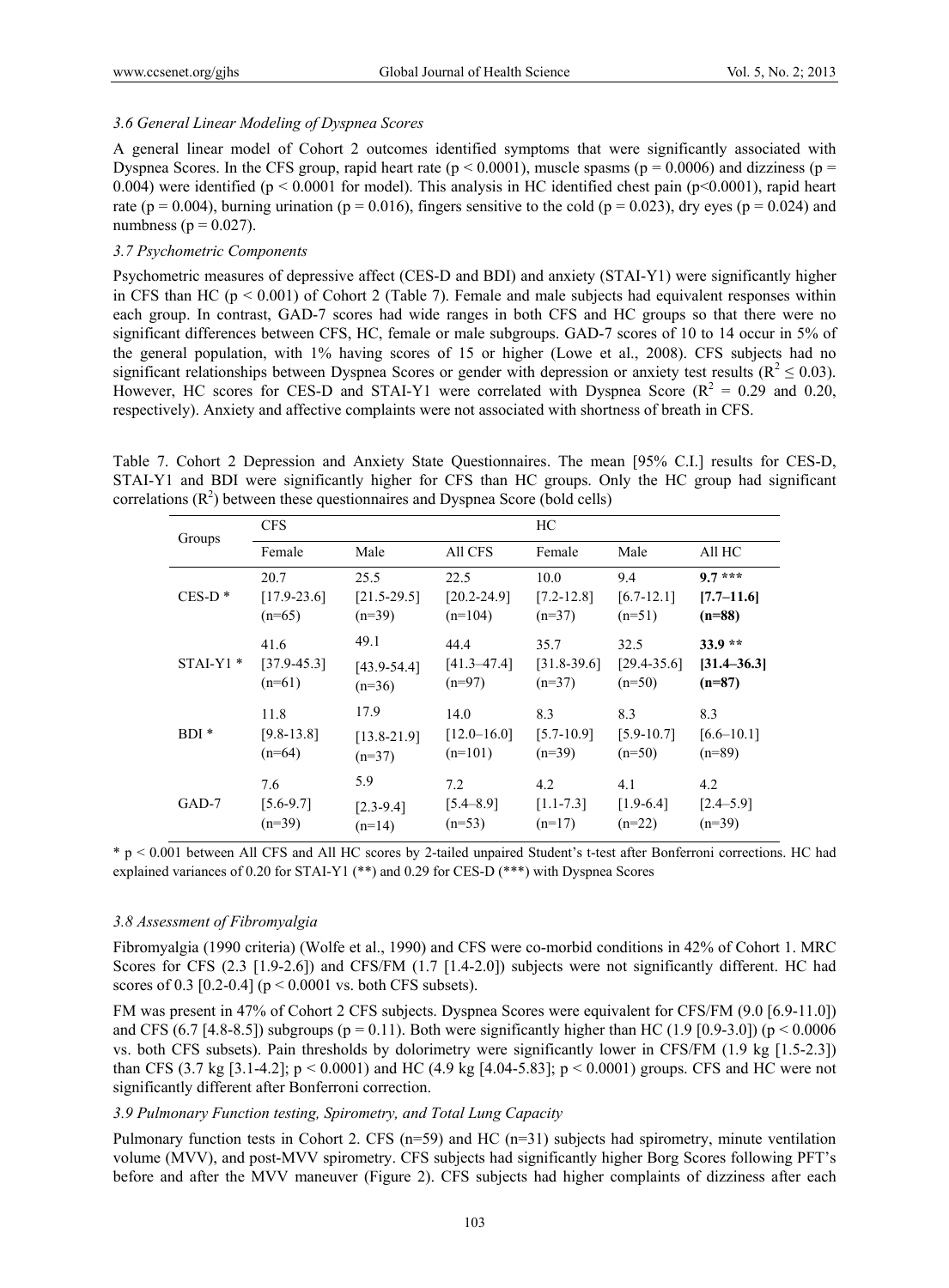component of the PFT testing. The higher dizziness after MVV may be related to complaints of lightheadedness in relation to dyspnea (Table 7). CFS subjects had significantly greater sensations of chest pain throughout the PFT testing ( $p \le 0.03$ ). The wide 95% confidence intervals for each subjective measure in the CFS subjects suggested a broad range in the levels of complaints.



Figure 2. Symptoms associated with pulmonary function testing. A. Borg Scores were measured after the first set of PFT's (Pre), MVV, and final set of PFT's (Post) (mean; 95% C.I.; \* p = 0.002 by 2-tailed unpaired Student's t-test between CFS and HC). B. Dizziness following each set of tests (0 to 20 scale;  $*$  p < 0.04). C. Chest pain intensities were significantly higher in CFS than control subjects (\*  $p = 0.03$ ; \*\*  $p = 0.008$ )

Spirometry was normal and equivalent for the CFS and HC groups both before and after MVV (Figure 3). However, the aggregate of all peak expiratory flow rates was significantly lower in CFS (391 L/min [266-416]) than HC subjects (436 L/min [403-469];  $p = 0.037$ ). Peak inspiratory flow rates were not different (CFS: 240 L/min [218-262]; HC 266 L/min [238-294]). The hyperventilation of the MVV did not induce any intra- or extra- thoracic airflow obstruction.



Figure 3. Pulmonary function test results before and after MVV for CFS (grey bars) and HC (white bars) (mean; 95% C.I.)

TLC was not significantly associated with body mass index (BMI) in 18 CFS subjects (Figure 4). TLC was decreased in one subject who was recuperating from a recent pneumonia, and one presumed CFS subjects who was later diagnosed with *Mycobacterium avium-intracellulare*. None of this subject's data were included in the statistical analyses. This TLC result was included as a reminder that other illnesses may be identified as the ultimate cause(s) of CFS complaints. Two CFS subjects (13%) had elevated TLC without explanation. Alpha-1-antitrypsin genotypes were normal (MM) (Blanco, Canto, De Serres, Fernandez-Bustillo, & Rodriguez, 2004). In general, hyperinflation was not a major factor in the dyspnea of CFS.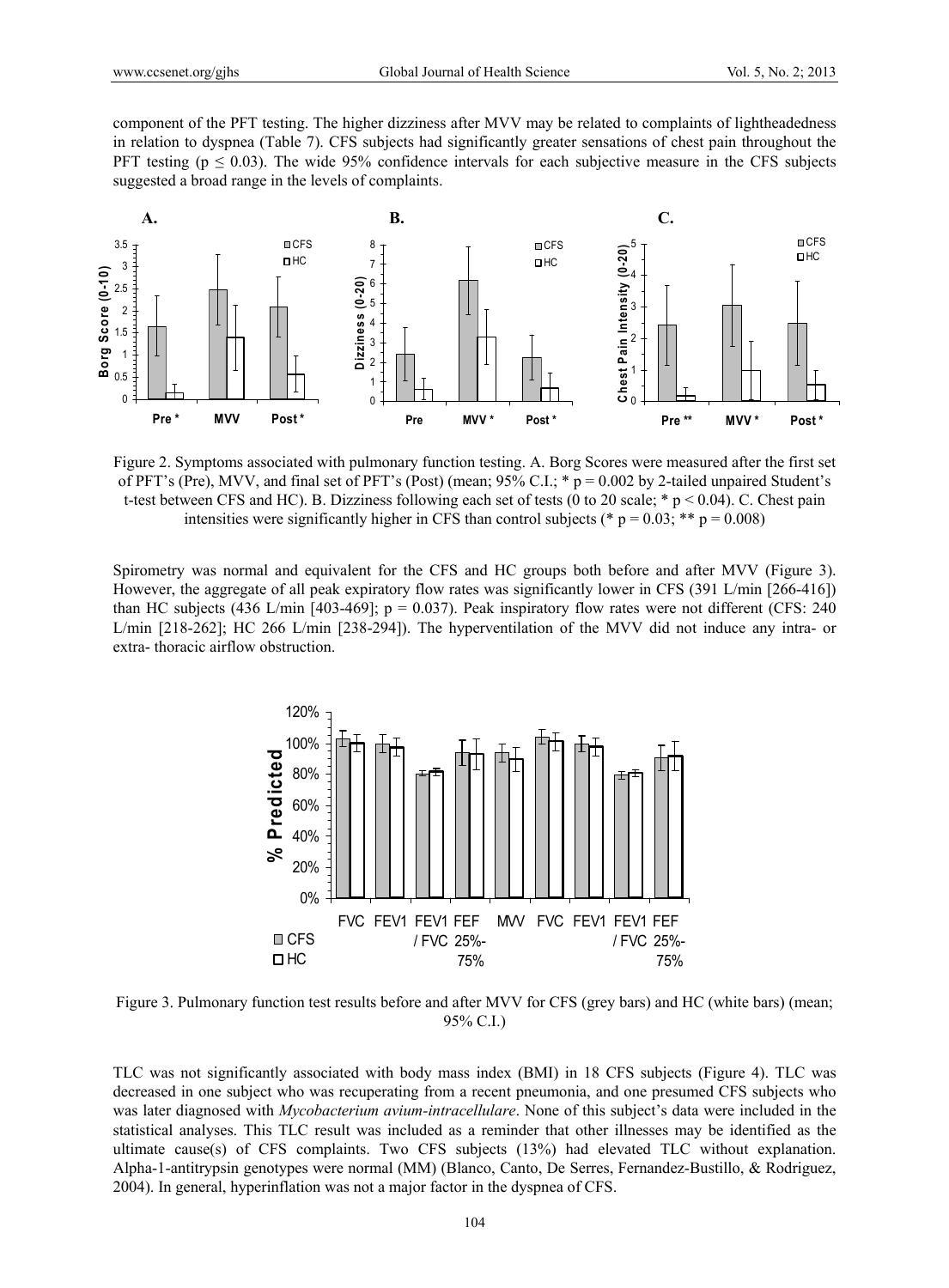

Figure 4. Total lung capacity (TLC). TLC was not significantly associated with body mass index (BMI). Outliers had elevated TLC (black squares), recent pneumonia (grey triangle), and *Mycobacterium avium-intracellulare* (MAI, cross)

#### **4. Discussion**

These findings suggest that the mechanism(s) of dyspnea in CFS may be different from other conditions. Dyspnea is a sensation that requires intact afferent and efferent neural pathways, and may represent an imbalance between competing sensory input systems that gauge the musculoskeletal work of breathing, and the respiratory consequences of those efforts. Nasal trigeminal afferent receptors monitor the passage of air by sensing evaporative cooling as air moves in and out of the nostrils. Temperature sensitive ion channels such as transient receptor potential ankyrin 1 (TRPA1) and menthol – sensitive TRP melanostatin 8 (TRPM8) on Aδ neurons may play roles in transducing the airway cooling into the perception of nasal patency (Baraniuk, 2010). This afferent input to brainstem centers may help determine the inspiratory muscle effort required to inhale each breath.

Proprioceptive stretch receptors in the lung, respiratory muscles and tendons may provide information about the extent of inspiratory effort and elastic recoil during exhalation (O'Donnell et al., 2007). Acute changes in arterial pH and pCO2 likely have rapid effects in the carotid body to add a chemical dimension to the calculation of required respiratory effort. Medullary respiratory motor centers coordinate the diaphragmatic and musculoskeletal contractions required to satisfy these afferent stimuli. An imbalance in any segment of this tightly regulated pathway may lead to a distressing urge to breathe that is independent of inspiratory muscular effort. Brain imaging studies indicate limbic system activation during dyspnea (Evans et al., 2002). This affective component may occur as the conscious perception of hypoventilation in acute and chronic bronchial and lung parenchymal diseases, or hyperventilation during exercise or anxiety (Weinberger & Abu-Hasan, 2009). In each situation, the increasing central neural motor output and inspiratory muscle effort becomes dissociated from the lagging afferent sensing of sufficient air intake, and generates a sensation of unsatisfied inspiration (O'Donnell & Lavaeneziana, 2007; Ofir, Laveneziana, Webb, Lam, & O'Donnell, 2008).

CFS reported more frequent and severe dyspnea than HC subjects based on the MRC Score, Dyspnea Score, Borg, and UCSD Shortness of Breath Questionnaire. Levels of dyspnea were absent to trivial in HC, but were skewed to higher severities in CFS. Exertional exhaustion, a key determinant of CFS, was correlated with MRC and Dyspnea Scores. However, neither fatigue scores nor MFI fatigue domains were associated with dyspnea. The Physical Functioning domain score from the SF-36 indicated more dyspnea – related disability in CFS than HC. MRC Scores were correlated with McGill Pain descriptors in Cohort 1 CFS subjects.

Co-morbid FM was found in 42% of Cohort 1 and 47% of Cohort 2 CFS subjects suggesting shared pathophysiological mechanisms. Both CFS and FM have been associated with dyspnea (Weiss et al., 1998). The threshold of 2 for the MRC Score in Cohort 1 (Figure 2) was the same as the threshold in 87 FM subjects (Caidahl et al., 1989). Significant dyspnea was identified in 31% of those FM subjects (Caidahl et al., 1989). Dyspnea Scores in our CFS subjects were correlated with rapid heart rate, muscle spasms and dizziness in the general linear model. Chest pain and other thoracic symptoms have been associated with FM (Pellgrino, 1990). FM was identified in 5% (Wise, Semble, & Dalton, 1992) to 30% (Murkerji, Mukerji, Alpert, & Selukar, 1995) of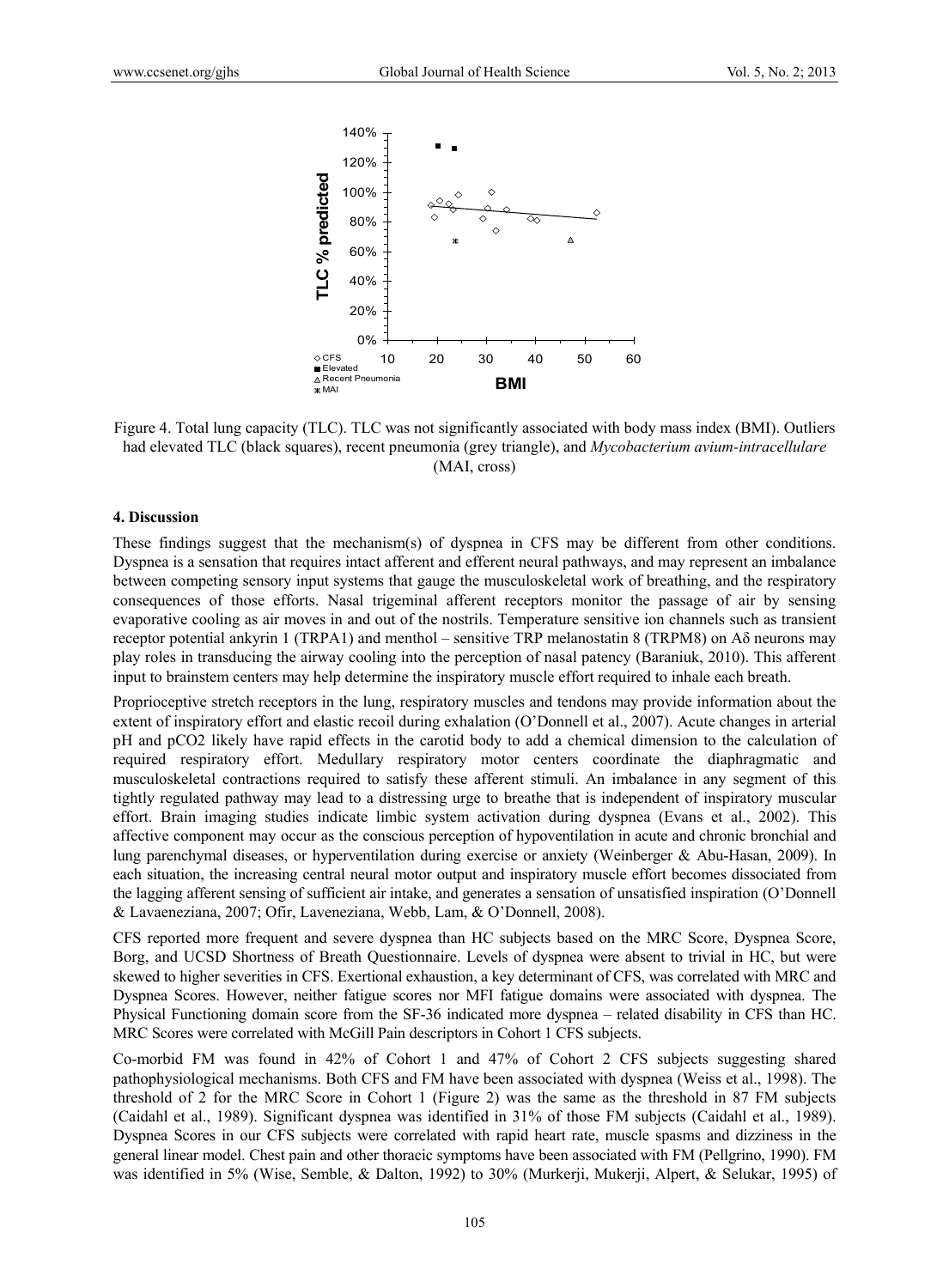noncardiac chest pain cases. The thoracic complaints may be related to "small heart syndrome" as described in Japanese CFS subjects (Miwa & Fujita, 2008).

CFS subjects experienced significant perceptions of lightheadedness, chest pain and breathlessness during spirometry and hyperventilation (MVV). Normal spirometry (Figure 7) without bronchospasm or hyperinflation (Figure 8) has generally been found in CFS and FM groups. However, significantly lower peak expiratory flow rates were found in Cohort 2 CFS subjects that may be consistent with the reduced inspiratory and expiratory airway pressures reported for FM (Lurie et al., 1990). Baseline hyperventilation may lead to hypocapnia in CFS (Lavietes et al., 1996). A symptom complex of hypocapnia, dyspnea, and orthostatic hypotension was described in about 21% of CFS, but only 3% of healthy control subjects (Natelson et al., 2007; Cook, Nagelkirk, Poluri, Mores, & Natelson, 2006). Exercise to the anaerobic threshold has not been a physiological limitation for CFS subjects when compared to sedentary controls (Sargent et al., 2002). However, CFS subjects performed significantly worse than controls when two sets of exercise to anaerobic threshold were done 24 hr apart (Vermeulen et al., 2010). Complaints of pain with peak exercise were higher in CFS/FM subjects compared to CFS alone or sedentary controls suggesting that systemic hyperalgesia may play a confounding role in the perception of shortness of breath (Cook et al., 2006).

Anxiety was more severe in CFS based on STAI-Y1 and GAD-7 results (Table 7). Although STAI-Y1 was correlated with Dyspnea Score in HC, the CFS subjects had no correlations between anxiety and Dyspnea Scores. In contrast, anxious, but otherwise healthy subjects may generate lower peak airway pressures that lead to perceptions of dyspnea but without other pulmonary dysfunction (Tiller, Pain, & Biddle, 1987). Comparable results were found in COPD subjects with and without panic attacks (Livermore et al., 2008; Giardino et al., 2010). In asthma, the perception of dyspnea is worse with more severe inflammation, older age, depression (Foschino-Barbaro et al., 2010), and anxiety-trait (Nowobilski et al., 2007). These findings suggest that mechanism(s) of dyspnea in parenchymal lung diseases differ from CFS. The correlation of Dyspnea Scores with anxiety measures in HC but not CFS suggests that generalizations based on HC subjects may not be valid for CFS.

These data did not support the predictions made in the Introduction that were based on studies in chronic obstructive lung disease, hyperventilation syndromes, and other subjects (ATS, 1999; Weinberger & Abu-Hasan, 2009; O'Donnell et al., 2007). Spirometry did not identify reversible intra- or extrathoracic airflow obstruction. Methacholine or propranolol provocations may be needed to induce obstruction. Two CFS subjects had hyperventilation without alpha-1-antitrypsin deficiency. This suggests excessive lung parenchymal and chest wall stretch was not a major contributor to their dyspnea. However, peripheral sensory neuron sensitization may account for increased symptoms without measurable changes. This was supported by Figure 2. Tidal, static and forced volume testing may be needed to show differences from controls. Only HC subjects had correlations of dyspnea with affective and anxiety changes. Verification of previously reported hypocapnia at rest is necessary (Lavietes et al., 1996). Pulmonary stress tests for anaerobic threshold, muscular tolerance, deconditioning, and assessments of post-exertional exacerbations of fatigue and pain are likely to offer additional insights into dyspnea in CFS.

# **5. Conclusion**

Two cohorts of CFS subjects had significantly greater complaints of dyspnea, systemic pain, other symptoms, and disability compared to healthy controls. Measures of dyspnea were correlated with exertional exhaustion (CFS criteria), poor Physical Functioning (SF-36), McGill Pain Scores, and the severity of rapid heart rate, muscle spasms, and dizziness. CFS and control subjects had normal pulmonary function indicating the absence of vocal cord dysfunction, asthma, or COPD. However, the CFS group had higher sensory and perceptual scores for dyspnea following spirometry. Sensory hypersensitivity without any airflow obstruction may be responsible for the subjective perception of dyspnea in CFS. Although the CFS subjects had higher depression and anxiety questionnaire scores, these states did not correlate with their complaints of dyspnea. CFS should be considered in dyspneic subjects who have complex fatigue, pain, and multisystem complaints.

# **Author Contributions**

JNB was the Principal Investigator of the studies, and supervised the clinical studies performed by MKR, YZ, ULH, CRT, SM and RE. CR introduced the MRC Dyspnea Scores in the initial studies. MC and MRK performed the pulmonary function testing. JNB and MKR prepared the manuscript with OA conducting the statistical analysis. All authors have read and approved this manuscript.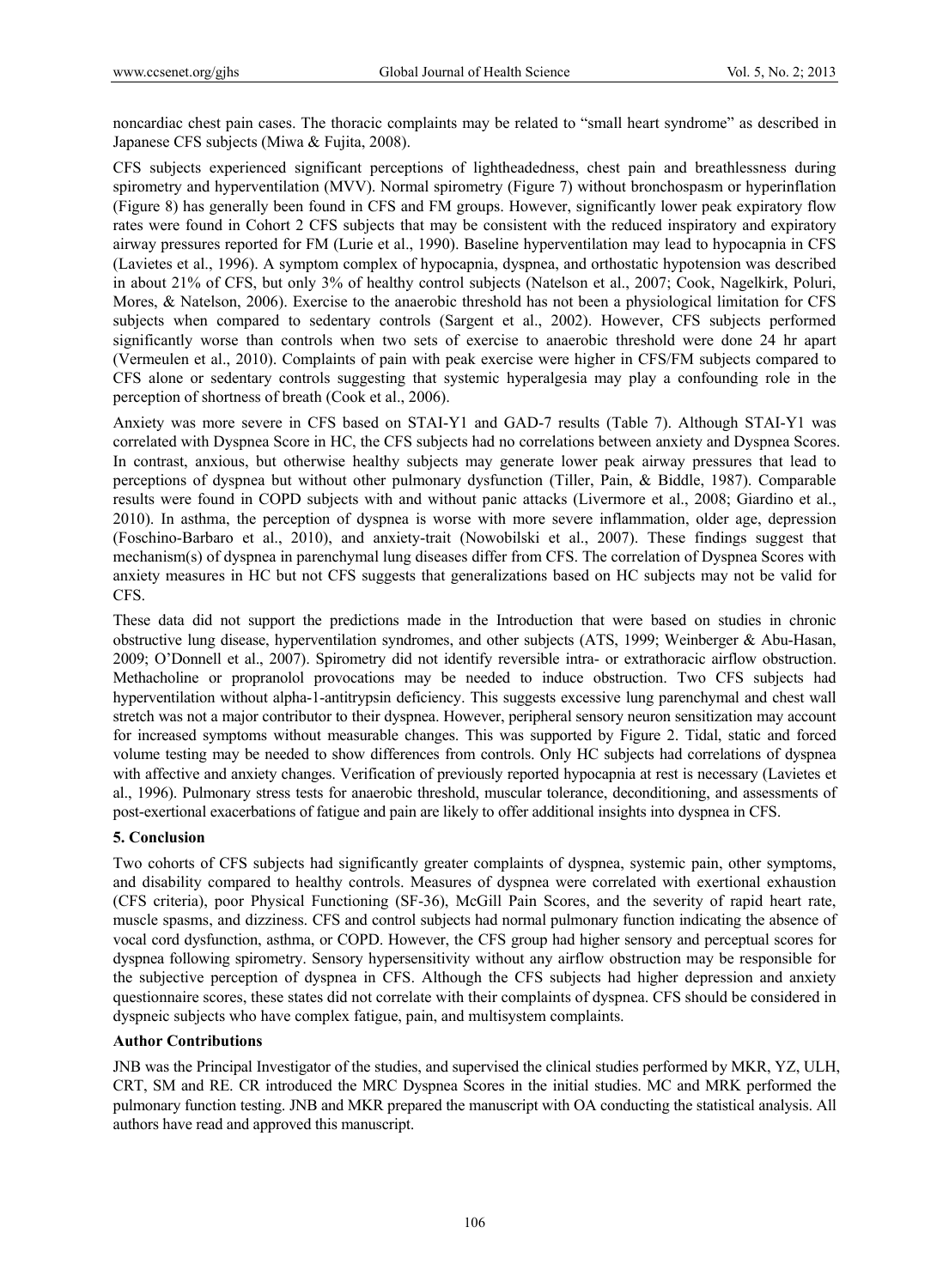## **References**

Adam, G. (1998). *Visceral Perception. Understanding Internal Cognition*. New York,New York: Plenum.

- Baraniuk, J. N., Clauw, J. D., & Gaumond, E. (1998). Rhinitis symptoms in chronic fatigue syndrome. *Annals Allergy Asthma Immunol, 81*, 359-365. http://dx.doi.org/10.1016/S1081-1206(10)63129-8
- Baraniuk, J. N., Petrie, K. N., Le, U., Tai, C. F., Park, Y. J., Yuta, A., ... Nelson, B. (2005). Neuropathology in rhinosinusitis. *Am J Respir Crit Care Med, 171*, 5-11. http://dx.doi.org/10.1164/rccm.200403-357OC
- Baraniuk, J. N. (2010). Relationships between rhinitis, fibromyalgia and chronic fatigue. *Allergy Asthma Proc, 31*, 169-178. http://dx.doi.org/10.2500/aap.2010.31.3311
- Beck, A. T., Steer, R. A., Ball, R., & Ranieri, W. (1996). Comparison of Beck Depression Inventories -IA and -II in psychiatric outpatients. *J Pers Assess, 67*, 588-597. http://dx.doi.org/10.1207/s15327752jpa6703\_13
- Borg, G. (1970). Perceived exertion as an indicator of somatic stress. *Scand J Rehab Med, 2*, 92-98.
- Blanco, I., Canto, H., de Serres, F. J., Fernandez-Bustillo, E., & Rodríguez, M. C. (2004). Alpha1-antitrypsin replacement therapy controls fibromyalgia symptoms in 2 patients with PI ZZ alpha1-antitrypsin deficiency. *J Rheumatol, 31*, 2082-2085.
- Burton, A. R., Rahman, K., Kadota, Y., Lloyd, A., & Vollmer-Conna, U. (2010). Reduced heart rate variability predicts poor sleep quality in a case-control study of chronic fatigue syndrome. *Exp Brain Res, 204*, 71-78. http://dx.doi.org/10.1007/s00221-010-2296-1
- Caidahl, K., Lurie, M., Bake, B., Johansson, G., & Wetterqvist, H. (1989). Dyspnoea in chronic primary fibromyalgia. *J Intern Med, 226*, 265-270. http://dx.doi.org/10.1111/j.1365-2796.1989.tb01392.x
- Cook, D. B., Nagelkirk, P. R., Poluri, A., Mores, J., & Natelson, B. H. (2006). The influence of aerobic fitness and fibromyalgia on cardiorespiratory and perceptual responses to exercise in patients with chronic fatigue syndrome. *Arthritis Rheum, 54*, 3351-3362. http://dx.doi.org/10.1002/art.22124
- Chen, Z., & Eldridge, F. L. (1997). Inputs from upper airway affect firing of respiratory-associated midbrain neurons. *J Appl Physiol, 83*, 196-203.
- Eakin, E. G., Resnikoff, P. M., Prewitt, L. M., Ries, A. L., & Kaplan, R. M. (1998). Validation of a new dyspnea measure, the UCSD Shortness of Breath Questionnaire. University of California, San Diego. *Chest, 113*, 619-624. http://dx.doi.org/10.1378/chest.113.3.619
- Evans, K. C., Banzett, R. B., Adams, L., McKay, L., Frackowiak, R. S., & Corfield, D. R. (2002). BOLD fMRI identifies limbic, paralimbic, and cerebellar activation during air hunger. *J Neurophysiol, 88*, 1500-1511.
- Folsom, A. R., Caspersen, C. J., Taylor, H. L., Jacobs, D. R. Jr, Luepker, R. V., Gomez-Marin, O., ... Blackburn, H. (1985). Leisure time physical activity and its relationship to coronary risk factors in a population-based sample. The Minnesota Heart Survey. *Am J Epidemiol, 121*, 570-579.
- Foschino Barbaro, M. P., Lacedonia, D., Palladino, G. P., Bergantino, L., Ruggeri, C., Martinelli, D., & Carpagnano, G. E. (2010). Dyspnea perception in asthma, Role of airways inflammation, age and emotional status. *Respir Med, 105*, 195-203. http://dx.doi.org/10.1016/j.rmed.2010.09.013
- Fukuda, K., Straus, S. E., Hickie, I., Sharpe, M. C., Dobbins, J. G., & Komaroff, A. (1994). The chronic fatigue syndrome, a comprehensive approach to its definition and study. International Chronic Fatigue Syndrome Study Group. *Ann Intern Med, 121*, 953-959.
- Fukuda, K., Nisenbaum, R., Stewart, G., Thompson, W. W., Robin, L., Washko, R. M., ... Reeves, W. C. (1998). Chronic multisymptom illness affecting Air Force veterans of the Gulf War. *JAMA, 280*, 981-988. http://dx.doi.org/10.1001/jama.280.11.981
- Gardner, M. J., & Altman, D. G. (1989). *Statistics With Confidence Confidence intervals and statistical guidelines*. London, BMJ.
- Geisser, M. E., Roth, R. S., & Robinson, M. E. (1997). Assessing depression among persons with chronic pain using the Center for Epidemiological Studies-Depression Scale and the Beck Depression Inventory, a comparative analysis. *Clin J Pain, 13*, 163-170. http://dx.doi.org/10.1097/00002508-199706000-00011
- Giardino, N. D., Curtis, J. L., Abelson, J. L., King, A. P., Pamp, B., Liberzon, I., & Martinez, F. J. (2010). The impact of panic disorder on interoception and dyspnea reports in chronic obstructive pulmonary disease. *Biol Psychol, 84*, 142-146. http://dx.doi.org/10.1016/j.biopsycho.2010.02.007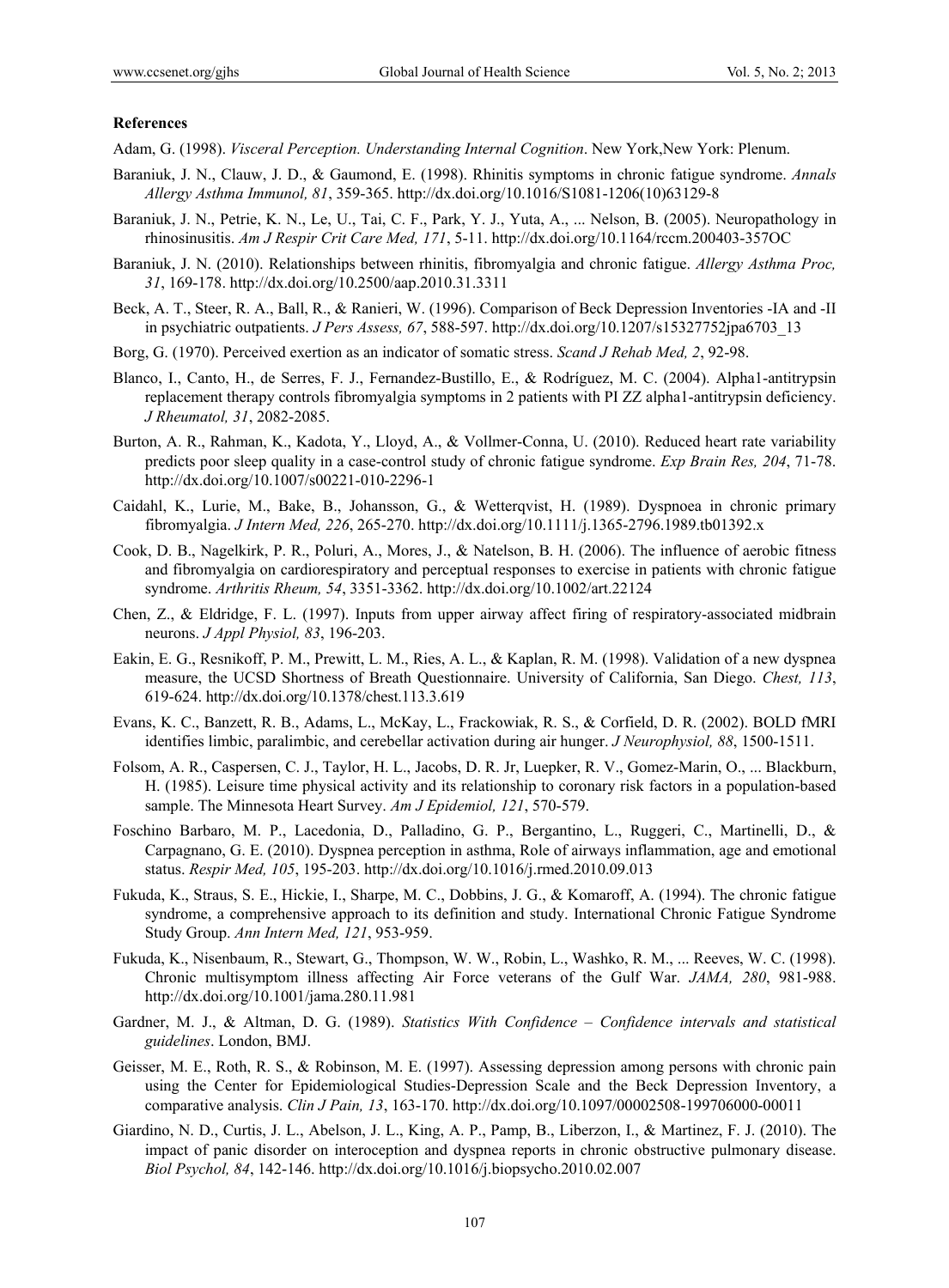- Gracely, R. H., & Dubner, R. (1987). Reliability and validity of verbal descriptor scales of painfulness. *Pain, 29*, 175-185. http://dx.doi.org/10.1016/0304-3959(87)91034-7
- Gur, A., & Oktayoglu, P. (2008). Central nervous system abnormalities in fibromyalgia and chronic fatigue syndrome, new concepts in treatment. *Curr Pharm Des, 14*, 1274-1294. http://dx.doi.org/10.2174/138161208799316348
- Lavietes, M. H., Natelson, B. H., Cordero, D. L., Ellis, S. P., & Tapp, W. N. (1996). Does the stressed patient with Chronic Fatigue Syndrome hyperventilate? *International Journal of Behavioral Medicine, 3*, 70-83. http://dx.doi.org/10.1207/s15327558ijbm0301\_6
- Lea, R., Hopkins, V., Hastleton, J., Houghton, L. A., & Whorwell, P. J. (2004). Diagnostic criteria for irritable bowel syndrome, utility and applicability in clinical practice. *Digestion, 70*, 210-213. http://dx.doi.org/10.1159/000082891
- Livermore, N., Butler, J. E., Sharpe, L., McBain, R. A., Gandevia, S. C., & McKenzie, D. K. (2008). Panic attacks and perception of inspiratory resistive loads in chronic obstructive pulmonary disease. *Am J Respir Crit Care Med, 178*, 7-12. http://dx.doi.org/10.1164/rccm.200711-1700OC
- Löwe, B., Decker, O., Müller, S., Brähler, E., Schellberg, D., Herzog, W., & Herzberg, P. Y. (2008). Validation and standardization of the Generalized Anxiety Disorder Screener (GAD-7) in the general population. *Med Care, 46*, 266-274. http://dx.doi.org/10.1097/MLR.0b013e318160d093
- Lurie, M., Caidahl, K., Johansson, G., & Bake, B. (1990). Respiratory function in chronic primary fibromyalgia. *Scand J Rehabil Med, 22*, 151-155
- Manali, E. D., Lyberopoulos, P., Triantafillidou, C., Kolilekas, L. F., Sotiropoulou, C., Milic-Emili, J., ... Papiris, S. A. (2010). MRC chronic Dyspnea Scale, Relationships with cardiopulmonary exercise testing and 6-minute walk test in idiopathic pulmonary fibrosis patients, a prospective study. *BMC Pulm Med, 10*, 32. http://dx.doi.org/10.1186/1471-2466-10-32
- Medical Section of the American Thoracic Society. (1999). Dyspnea. Mechanisms, assessment, and management, a consensus statement. *Am J Respir Crit Care Med, 159*, 321-340.
- Meeus, M., & Nijs, J. (2007). Central sensitization, a biopsychosocial explanation for chronic widespread pain in patients with fibromyalgia and chronic fatigue syndrome. *Clin Rheumatol, 26*, 465-473. http://dx.doi.org/10.1007/s10067-006-0433-9
- Melzack, R. (1987). The short-form McGill pain questionnaire. *Pain, 30*, 191-197. http://dx.doi.org/10.1016/0304-3959(87)91074-8
- Miwa, K., & Fujita, M. (2008). Small heart syndrome in patients with chronic fatigue syndrome. *Clin Cardiol, 31*, 328-333. http://dx.doi.org/10.1002/clc.20227
- Murkerji, B., Mukerji, V., Alpert, M. A., & Selukar, R. (1995). The prevalence of rheumatologic disorders in patients with chest pain and angiographically normal coronary arteries. *Angiology, 46*, 425-430. http://dx.doi.org/10.1177/000331979504600510
- Natelson, B. H., Intriligator, R., Cherniack, N. S., Chandler, H. K., & Stewart, J. M. (2007). Hypocapnia is a biological marker for orthostatic intolerance in some patients with chronic fatigue syndrome. *Dyn Med, 6*, 2. http://dx.doi.org/10.1186/1476-5918-6-2
- Nowobilski, R., Furgał, M., Czyz, P., De Barbaro, B., Polczyk, R., Bochenek, G., ... Szczeklik, A. (2007). Psychopathology and personality factors modify the perception of dyspnea in asthmatics. *J Asthma, 44*, 203-207. http://dx.doi.org/10.1080/02770900701209772
- O'Donnell, D. E., Banzett, R. B., Carrieri-Kohlman, V., Casaburi, R., Davenport, P. W., Gandevia, S. C., ... Webb, K. A. (2007). Pathophysiology of dyspnea in chronic obstructive pulmonary disease: a roundtable. *Proc Am Thorac Soc, 4*, 145-168. http://dx.doi.org/10.1513/pats.200611-159CC
- O'Donnell, D. E., & Laveneziana, P. D. (2007). Dyspnea and activity limitation in COPD, mechanical factors. *COPD, 4*, 225-236. http://dx.doi.org/10.1080/15412550701480455
- Ofir, D., Laveneziana, P., Webb, K. A., Lam, Y. M., & O'Donnell, D. E. (2008). Mechanisms of dyspnea during cycle exercise in symptomatic patients with GOLD stage I chronic obstructive pulmonary disease. *Am J Respir Crit Care Med, 177*, 622-629. http://dx.doi.org/10.1164/rccm.200707-1064OC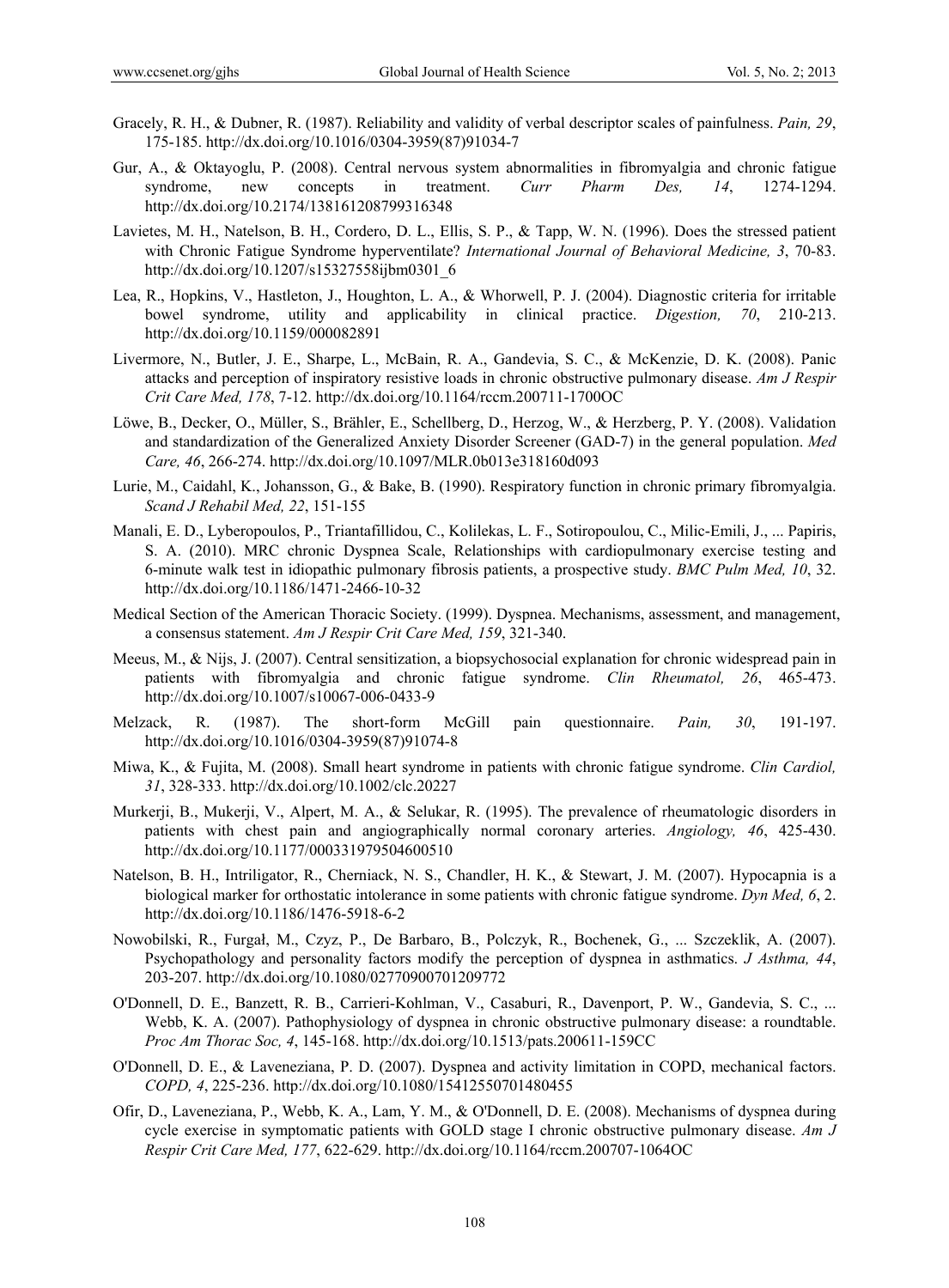- Okun, A., Stein, R. E., Bauman, L. J., & Silver, E. J. (1996). Content validity of the Psychiatric Symptom Index, CES-depression Scale, and State-Trait Anxiety Inventory from the perspective of DSM-IV. *Psychol Rep, 79*, 1059-1069. http://dx.doi.org/10.2466/pr0.1996.79.3.1059
- Paladini, L., Hodder, R., Cecchini, I., Bellia, V., & Antonelli Incalzi, R. (2010). The MRC dyspnoea scale by telephone interview to monitor health status in elderly COPD patients. *Respir Med, 7*, 1027-34. http://dx.doi.org/10.1016/j.rmed.2009.12.012
- Pellegrino, M. J. (1990). Atypical chest pain as an initial presentation of primary fibromyalgia. *Arch Phys Med Rehabil, 71*, 526-528.
- Pellegrino, R., & Viegi, G. (2005). Standardization of the measurement of lung volumes. *Eur Respir, 26*, 511-522. http://dx.doi.org/10.1183/09031936.05.00035005
- Ries, A. L. (2005). Minimally clinically important difference for the UCSD Shortness of Breath Questionnaire, Borg Scale, and Visual Analog Scale. *COPD, 2*, 105. http://dx.doi.org/10.1081/COPD-200050655
- Radloff, L. S. (1977). The CES-D Scale, A self-report depression scale for research in the general population. *Applied Psychological Measurement, 1*, 385-401. http://dx.doi.org/10.1177/014662167700100306
- Sargent, C., Scroop, G. C., Nemeth, P. M., Burnet, R. B., & Buckley, J. D. (2002). Maximal oxygen uptake and lactate metabolism are normal in chronic fatigue syndrome. *Med Sci Sports Exerc, 34*, 51-56. http://dx.doi.org/10.1097/00005768-200201000-00009
- Smets, E. M., Garssen, B., Bonke, B., & De Haes, J. C. (1995). The Multidimensional Fatigue Inventory (MFI) psychometric qualities of an instrument to assess fatigue. *J Psychosom. Res, 39*, 315-325. http://dx.doi.org/10.1016/0022-3999(94)00125-O
- Swinscow, T. D. V., & Campbell, M. J. (2002). *Statistics at Square One*. London, England, BMJ Books.
- Tiller, J., Pain, M., & Biddle, N. (1987). Anxiety disorder and perception of inspiratory resistive loads. *Chest, 91*, 547-551. http://dx.doi.org/10.1378/chest.91.4.547
- U. S. Veterans Administration. (2008). Gulf War Illness and the Health of Gulf War Veterans, Scientific Findings and Recommendations. Retrieved from http://www1.va.gov/RACGWVI/docs/Committee\_Documents /GWIandHealthofGWVeterans\_RAC-GWVIReport\_2008.pdf
- Vermeulen, R. C., Kurk, R. M., Visser, F. C., Sluiter, W., & Scholte, H. R. (2010). Patients with chronic fatigue syndrome performed worse than controls in a controlled repeated exercise study despite a normal oxidative phosphorylation capacity. *J Transl Med, 8*, 93. http://dx.doi.org/10.1186/1479-5876-8-93
- Wanger, J., Clausen, J. L., Coates, A., Pedersen, O. F., Brusasco, V., Burgos, F., … Viegi, G. (2005). Standardization of the measurement of lung volumes. *Eur Respir J, 26*, 511-522. http://dx.doi.org/10.1183/09031936.05.00035005
- Ware, J. E., & Sherbourne, C. D. (1995). The MOS 36-item short-form health survey (SF-36), I. Conceptual framework and item selection. *Medical Care, 30*, 473-483. http://dx.doi.org/10.1097/00005650-199206000-00002
- Ware, J. E., Kosinski, M., & Keller, S. D. (1994). Physical and mental health summary scales, a user's manual. Boston, The Health Institute.
- Wasserfallen, J. B., Gold, K., Schulman, K. A., Milzman, D., & Baraniuk, J. N. (1997). Development and validation of a rhinoconjunctivitis and asthma symptom score for use as an outcome measure in clinical trials. *J Allergy Clin Immunol, 100*, 16-22. http://dx.doi.org/10.1016/S0091-6749(97)70189-1
- Webb, K. A. (2007). Pathophysiology of dyspnea in chronic obstructive pulmonary disease, a roundtable. *Proc Am Thorac Soc*, 4,145-168. http://dx.doi.org/10.1513/pats.200611-159CC
- Weinberger, M., & Abu-Hasan, M. (2009). Perceptions and pathophysiology of dyspnea and exercise intolerance. *Pediatr Clin North Am*, 56, 33-48. http://dx.doi.org/10.1016/j.pcl.2008.10.015
- Weiss, D. J., Kreck, T., & Albert, R. K. (1998). Dyspnea resulting from fibromyalgia. *Chest, 113*, 246-249. http://dx.doi.org/10.1378/chest.113.1.246
- Wise, C. M., Semble, E. L., & Dalton, C. B. (1992). Musculoskeletal chest wall syndromes in patients with noncardiac chest pain, a study of 100 patients. *Arch Phys Med Rehabil, 73*, 147-149.